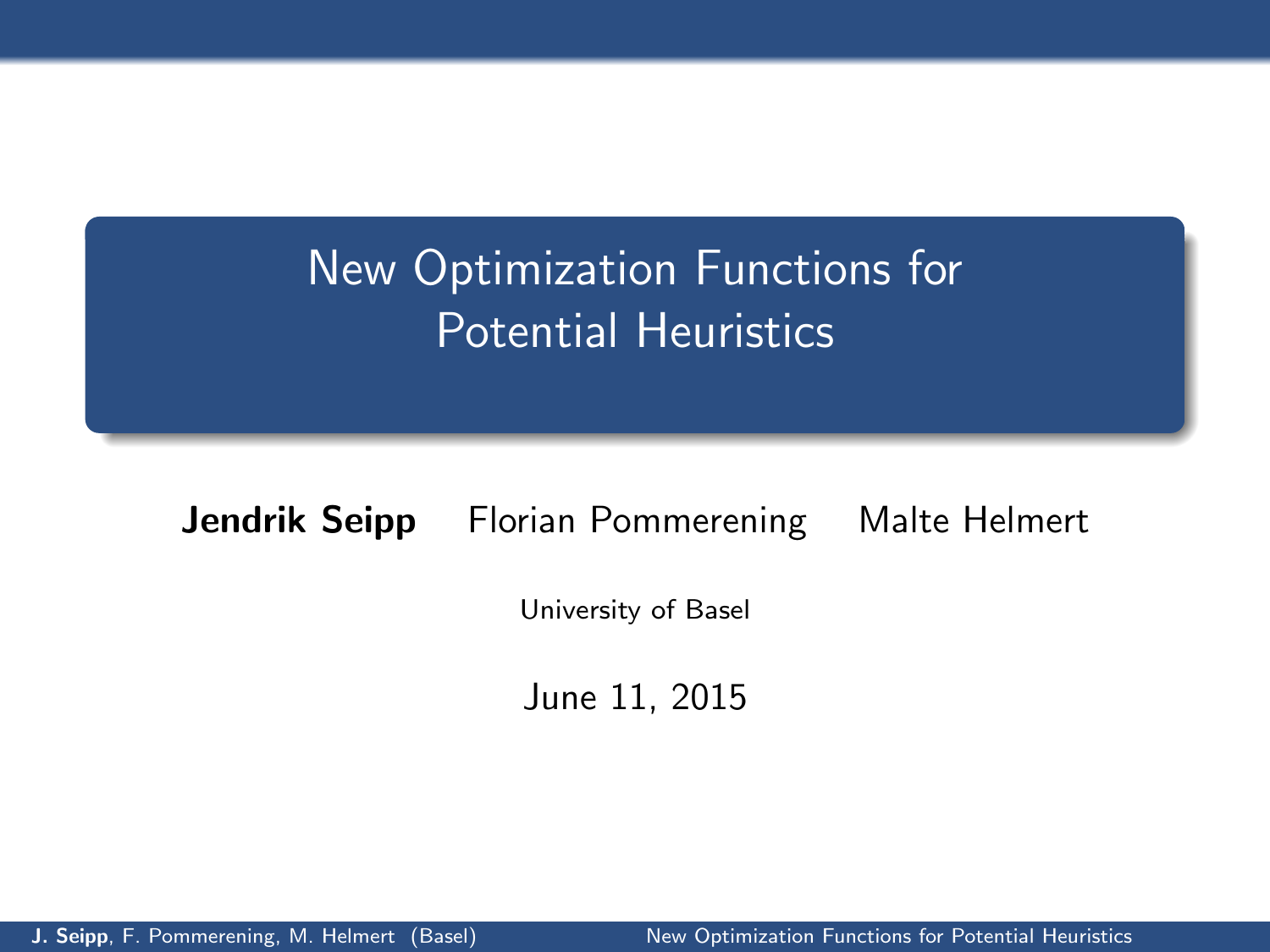## **Motivation**

#### Setting: Optimal classical planning

#### Traditional heuristics

- Often hard to understand
- Need lots of code

#### Potential heuristics (Pommerening et al., AAAI 2015)

- Declaratively specify constraints for heuristic
- Easy to implement
- Optimized solvers exist (e.g. CPLEX)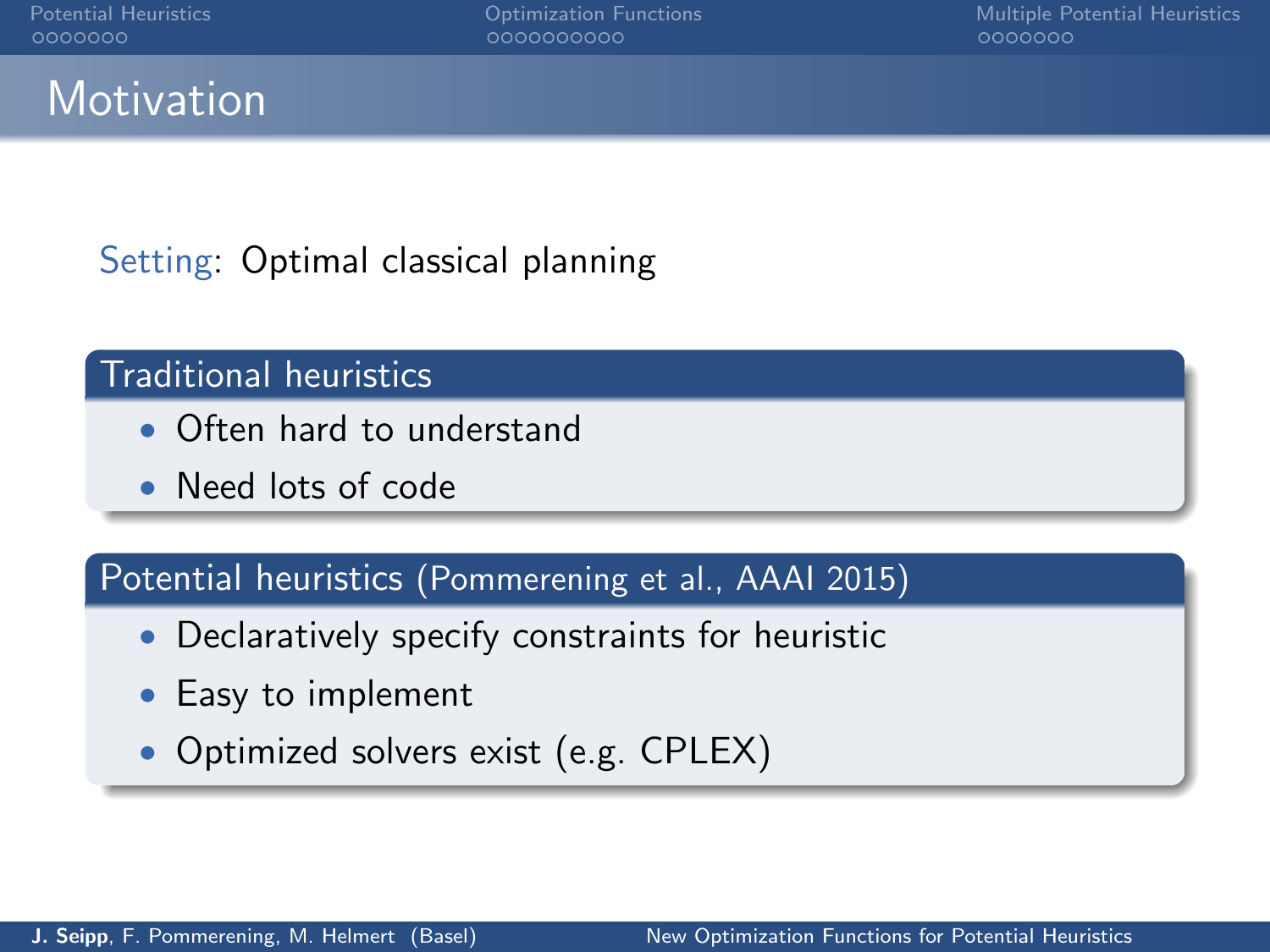







3 [Multiple Potential Heuristics](#page-29-0)

J. Seipp, F. Pommerening, M. Helmert (Basel) [New Optimization Functions for Potential Heuristics](#page-0-0)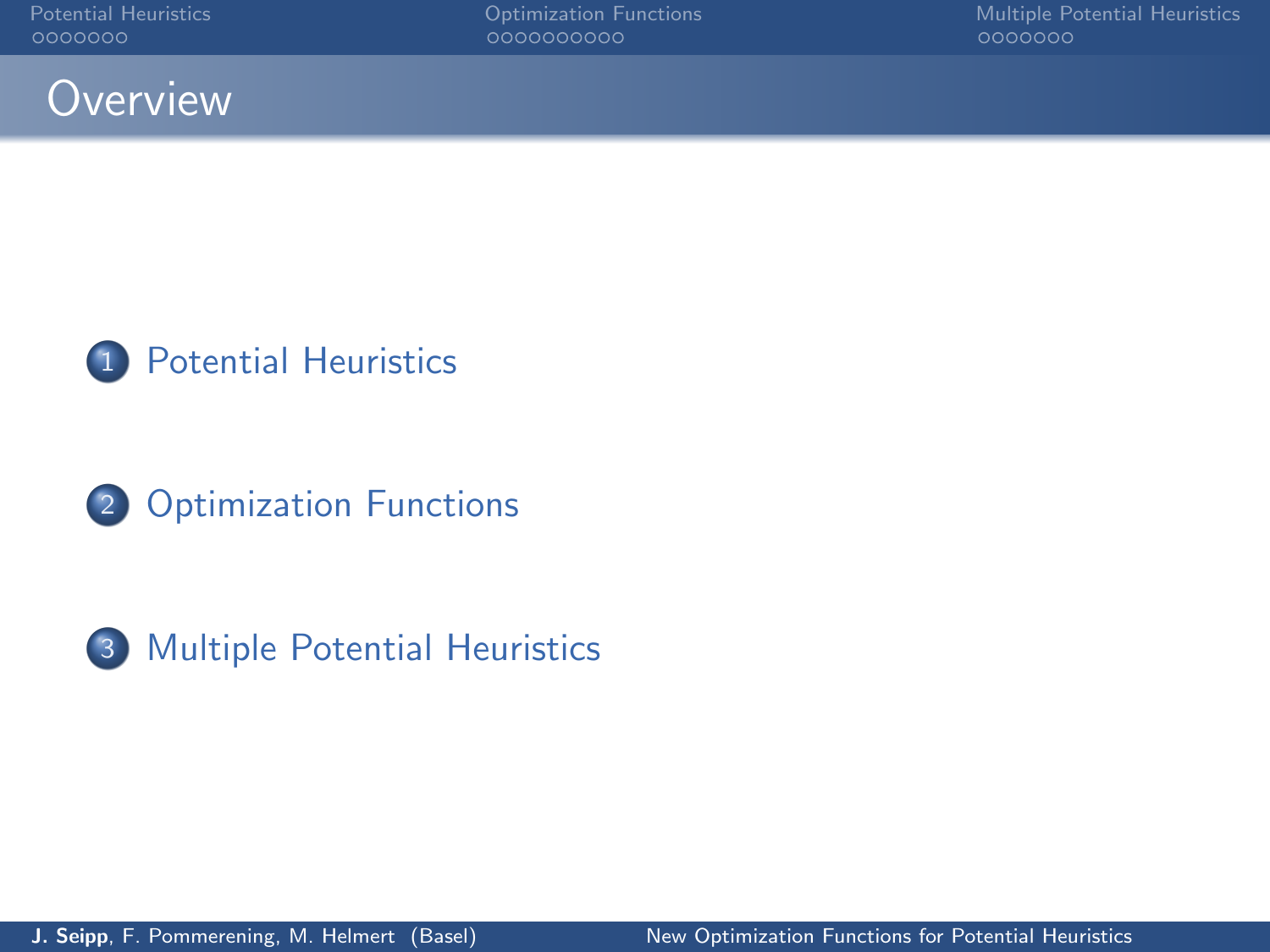# <span id="page-3-0"></span>[Potential Heuristics](#page-3-0)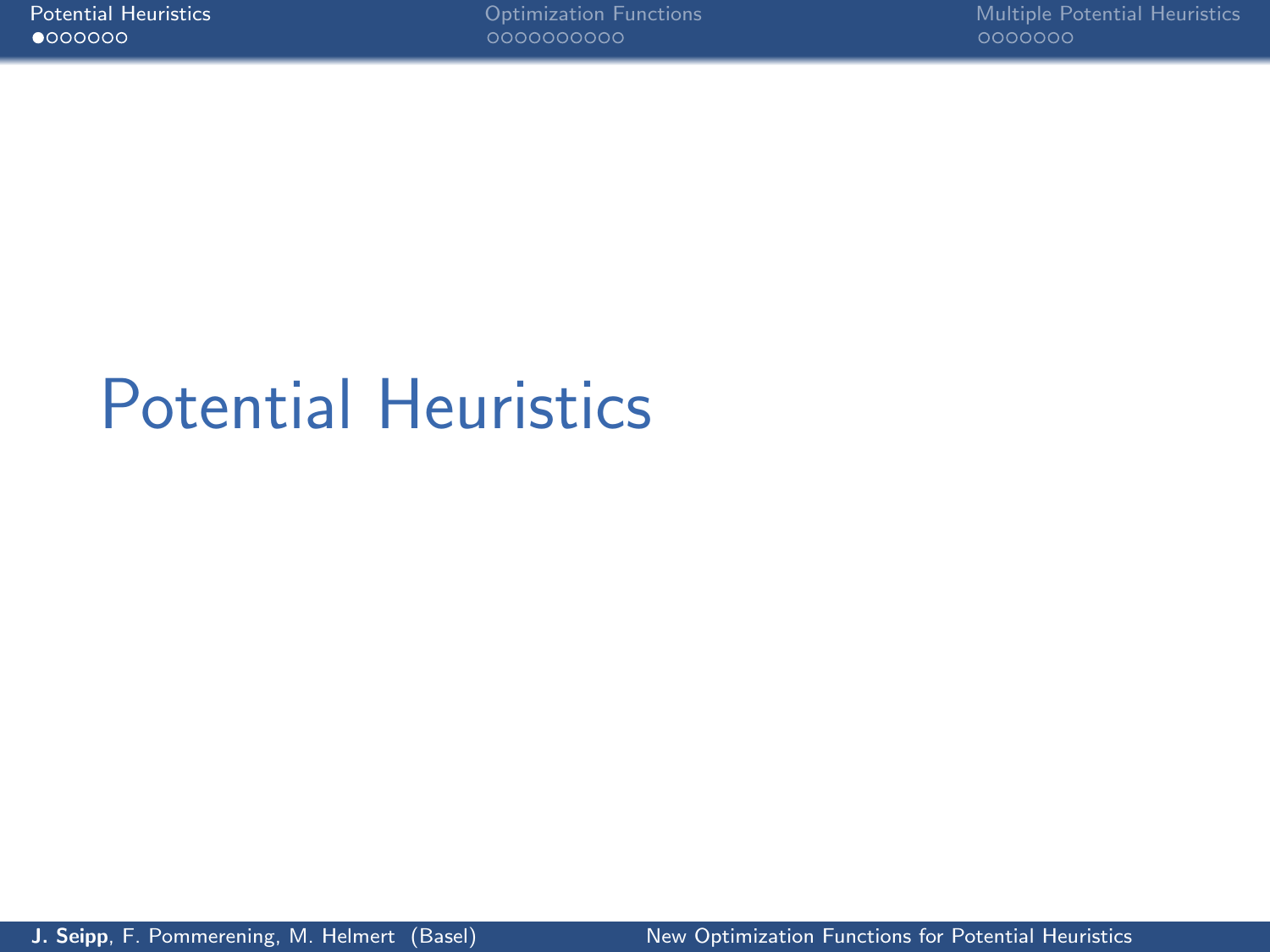

#### Definition (feature)

A feature is a numerical function defined on states:  $f : S \to \mathbb{R}$ .

J. Seipp, F. Pommerening, M. Helmert (Basel) [New Optimization Functions for Potential Heuristics](#page-0-0)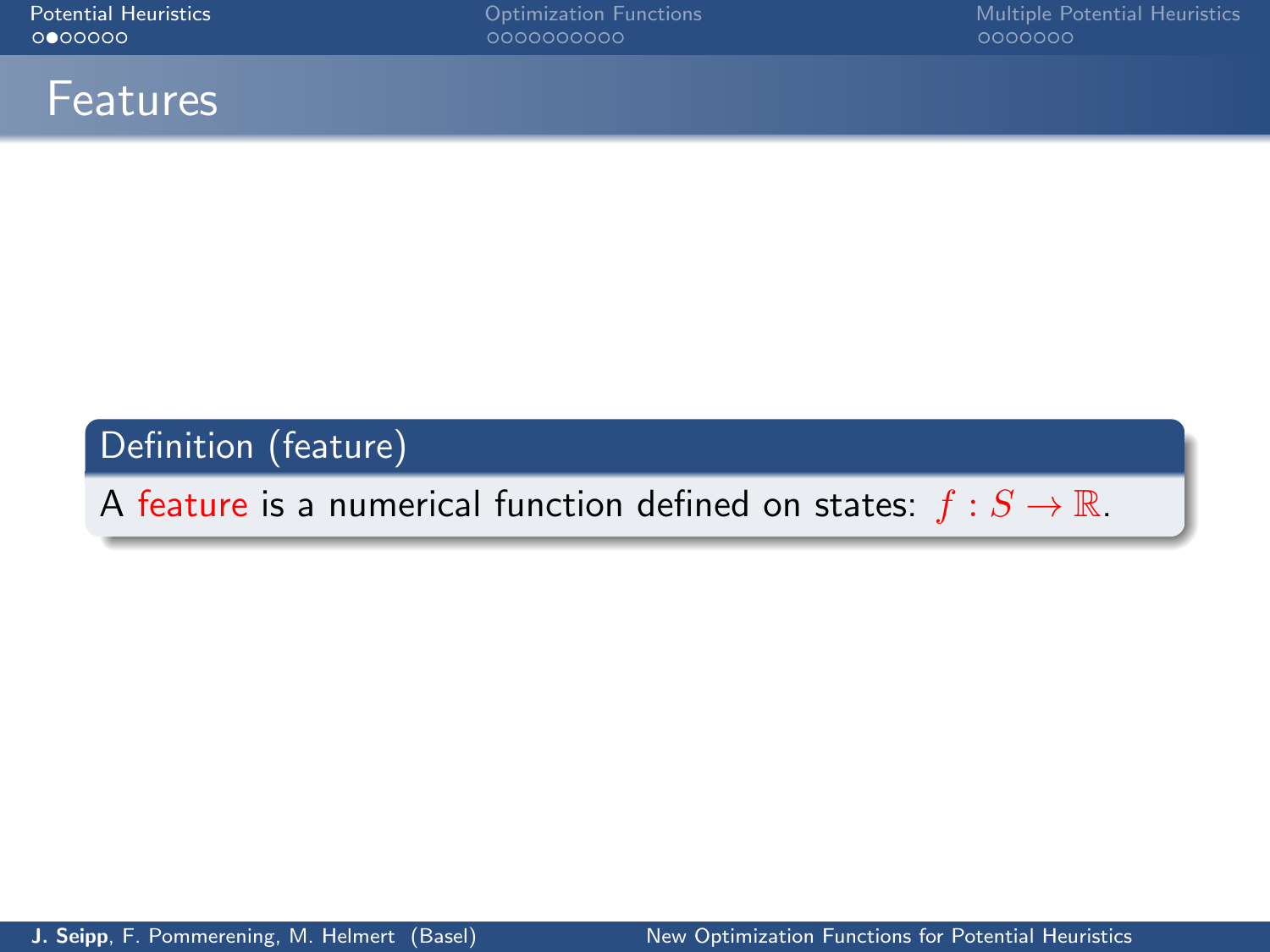## Potential Heuristics

#### Definition (potential heuristic)

A potential heuristic for the features  $f_1, \ldots, f_n$  is a heuristic function  $h^{\text{pot}}$  defined as a linear combination of the features:

$$
h^{\text{pot}}(s) = \mathsf{P}_1 f_1(s) + \dots + \mathsf{P}_n f_n(s)
$$

with potentials  $P_i \in \mathbb{R}$ .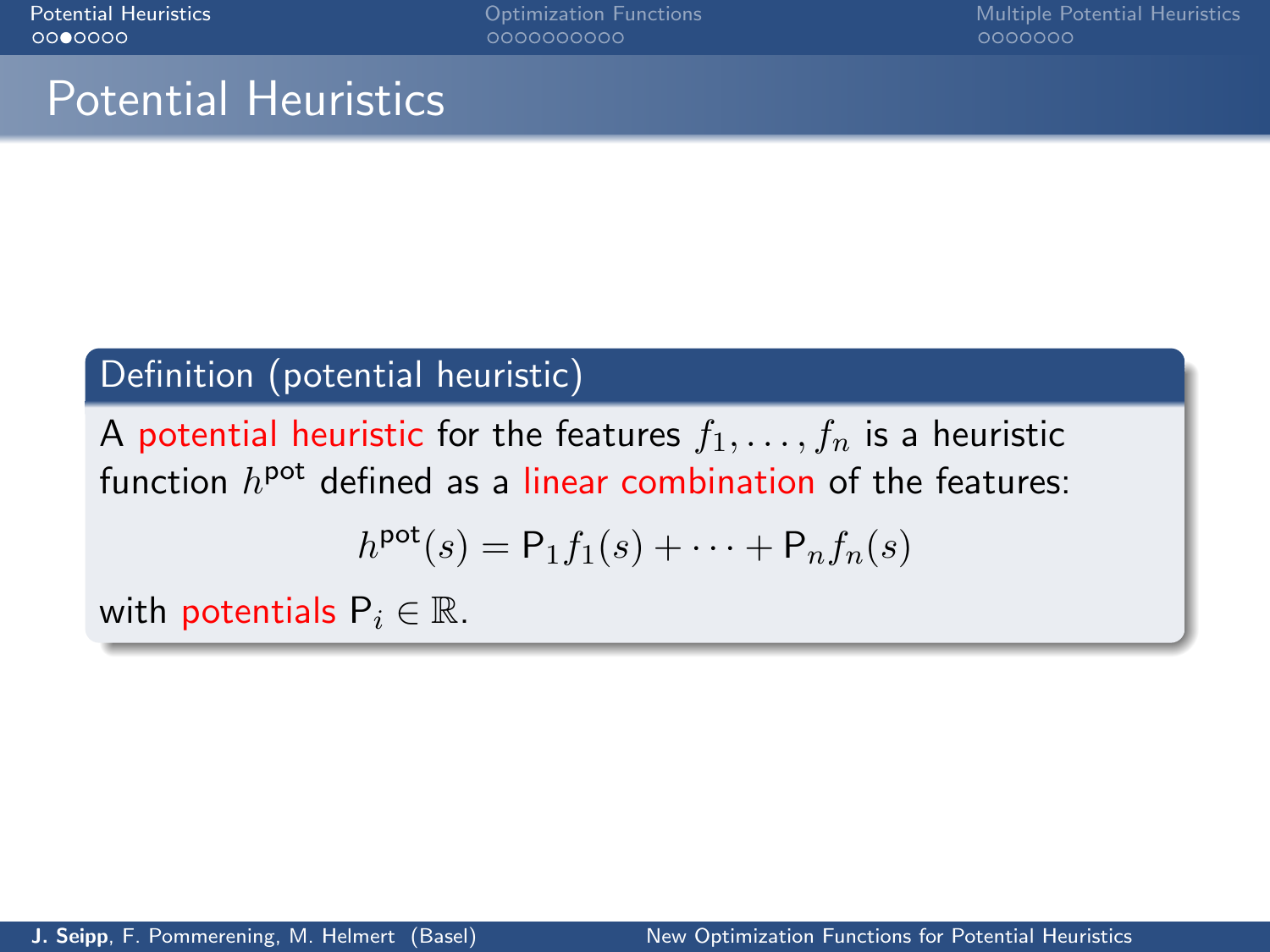0000000000

[Potential Heuristics](#page-3-0) [Optimization Functions](#page-16-0) [Multiple Potential Heuristics](#page-29-0)

## Atomic Potential Heuristics

Atomic features test if some proposition is true in a state:

#### Definition (atomic feature)

Let  $X = x$  be an atomic proposition of a planning task.

The atomic feature  $f_{X=x}$  is defined as:

$$
f_{X=x}(s) = \begin{cases} 1 & \text{if variable } X \text{ has value } x \text{ in state } s \\ 0 & \text{otherwise} \end{cases}
$$

• Example for a task with state variables X and  $Y$ :

$$
h^{\text{pot}}(s) = 3f_{X=a}(s) - \frac{1}{2}f_{X=b}(s) + \frac{5}{2}f_{Y=c}(s)
$$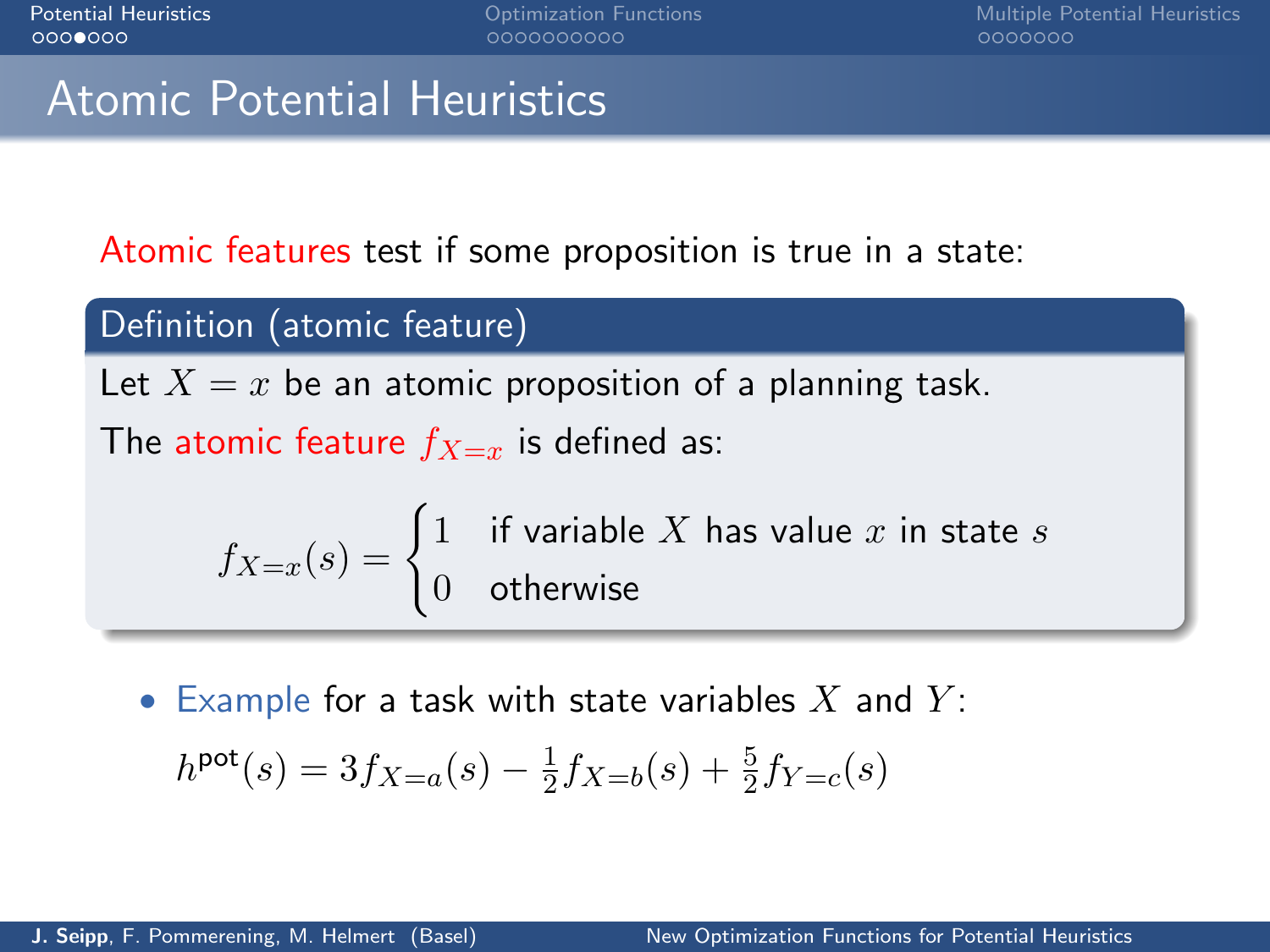## How to Set the Potentials?

We want to find good atomic potential heuristics:

- admissible
- consistent
- well-informed

How to achieve this?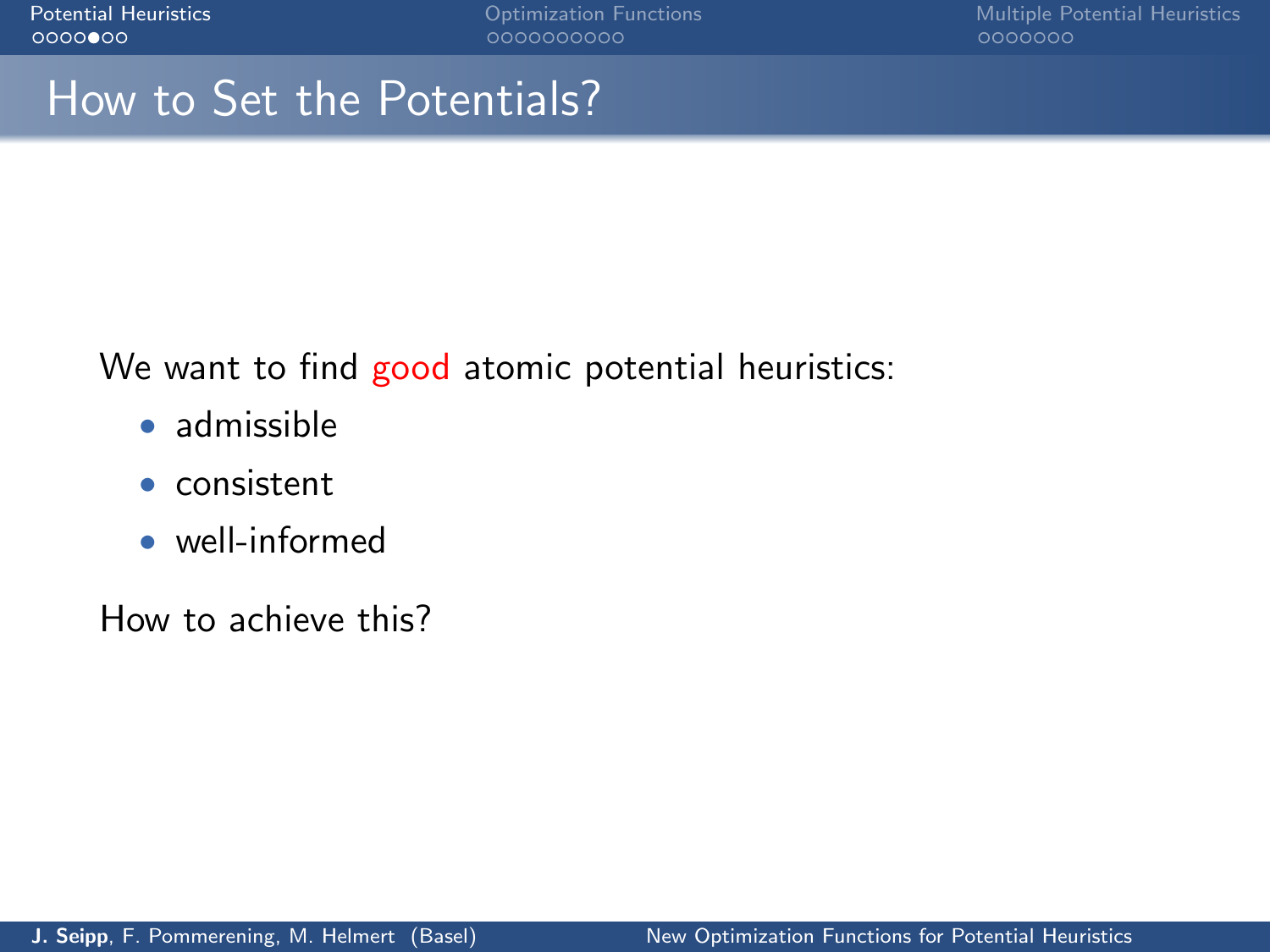## How to Set the Potentials?

We want to find good atomic potential heuristics:

- admissible
- consistent
- well-informed

How to achieve this?  $\rightarrow$  Linear programming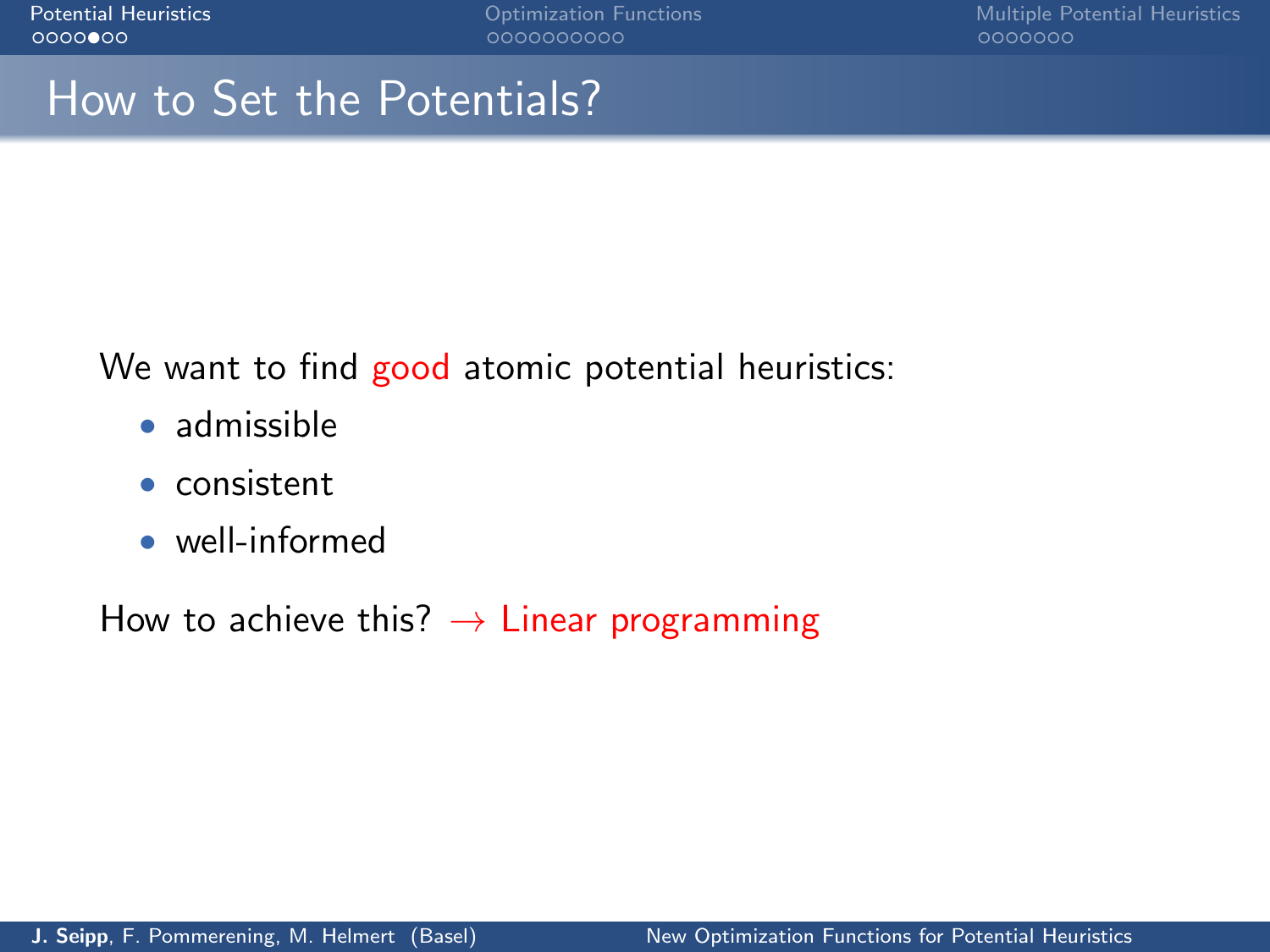## How to Set the Potentials?

We want to find good atomic potential heuristics:

- admissible  $\rightarrow$  Constraints
- consistent  $\rightarrow$  Constraints
- well-informed

How to achieve this?  $\rightarrow$  Linear programming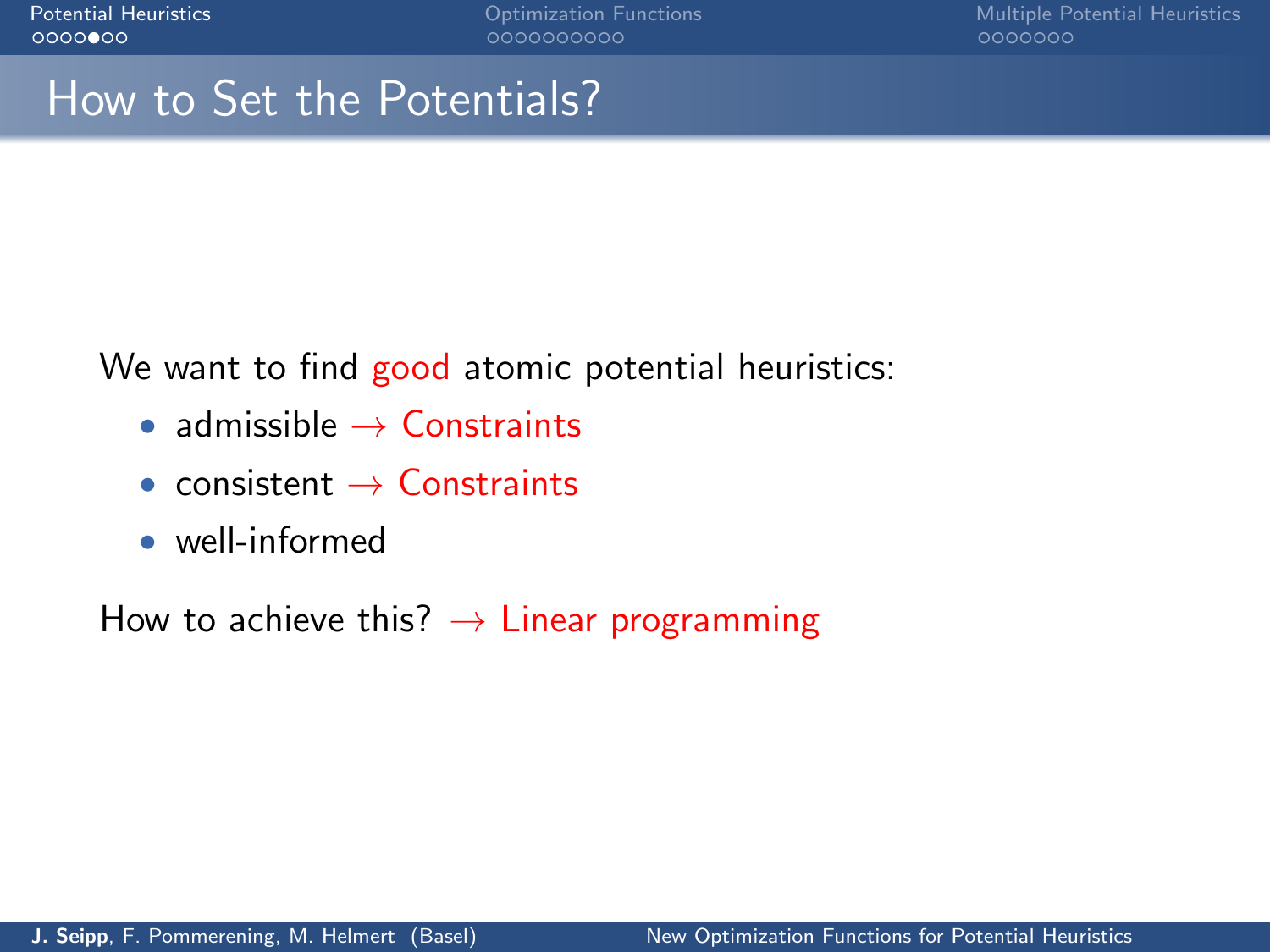## How to Set the Potentials?

We want to find good atomic potential heuristics:

- admissible  $\rightarrow$  Constraints
- consistent  $\rightarrow$  Constraints
- well-informed  $\rightarrow$  Optimization function

How to achieve this?  $\rightarrow$  Linear programming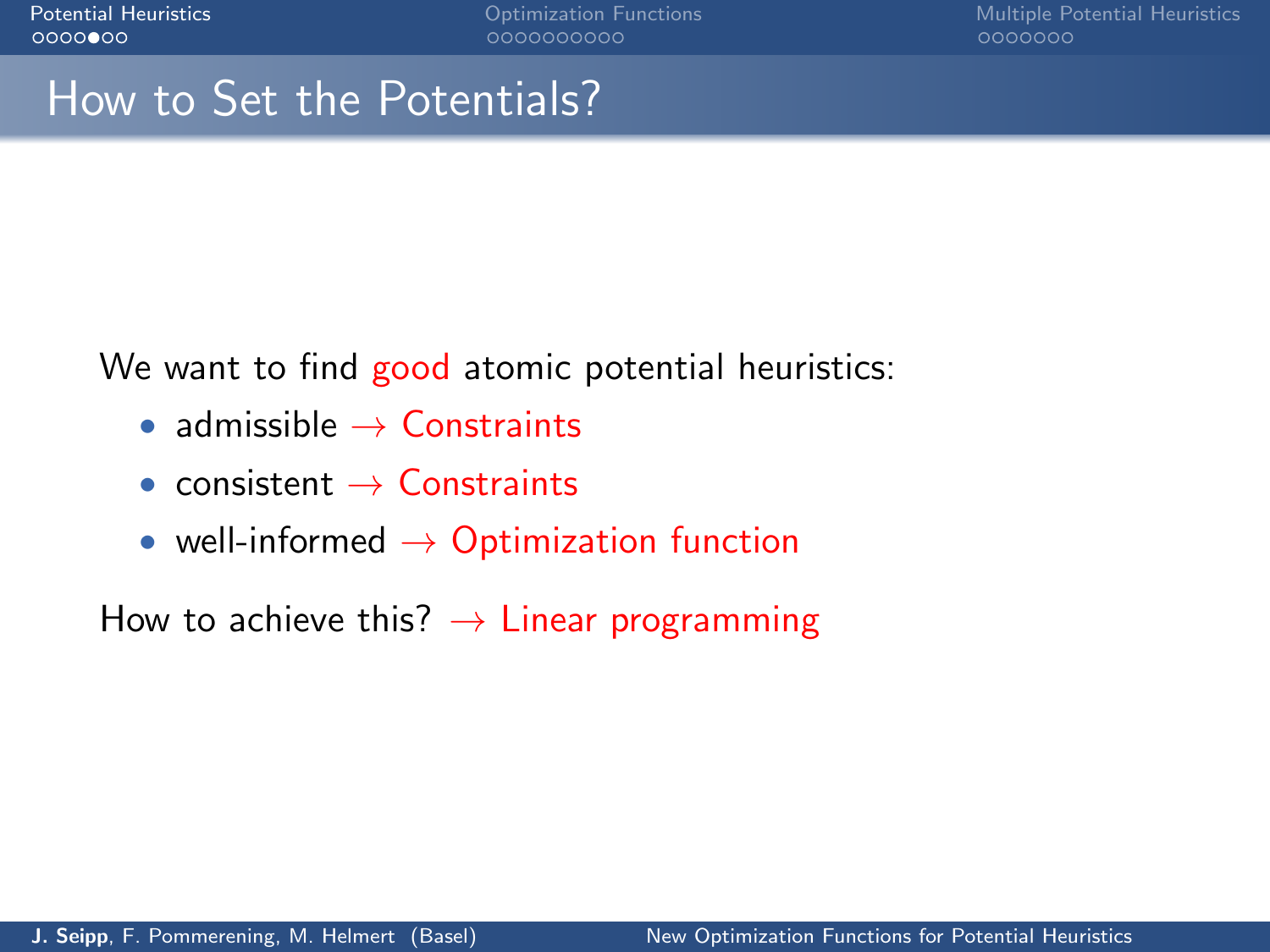## Admissible and Consistent Potential Heuristics

- Admissible and consistent  $=$  goal-aware and consistent
- For simplicity, we assume transition normal form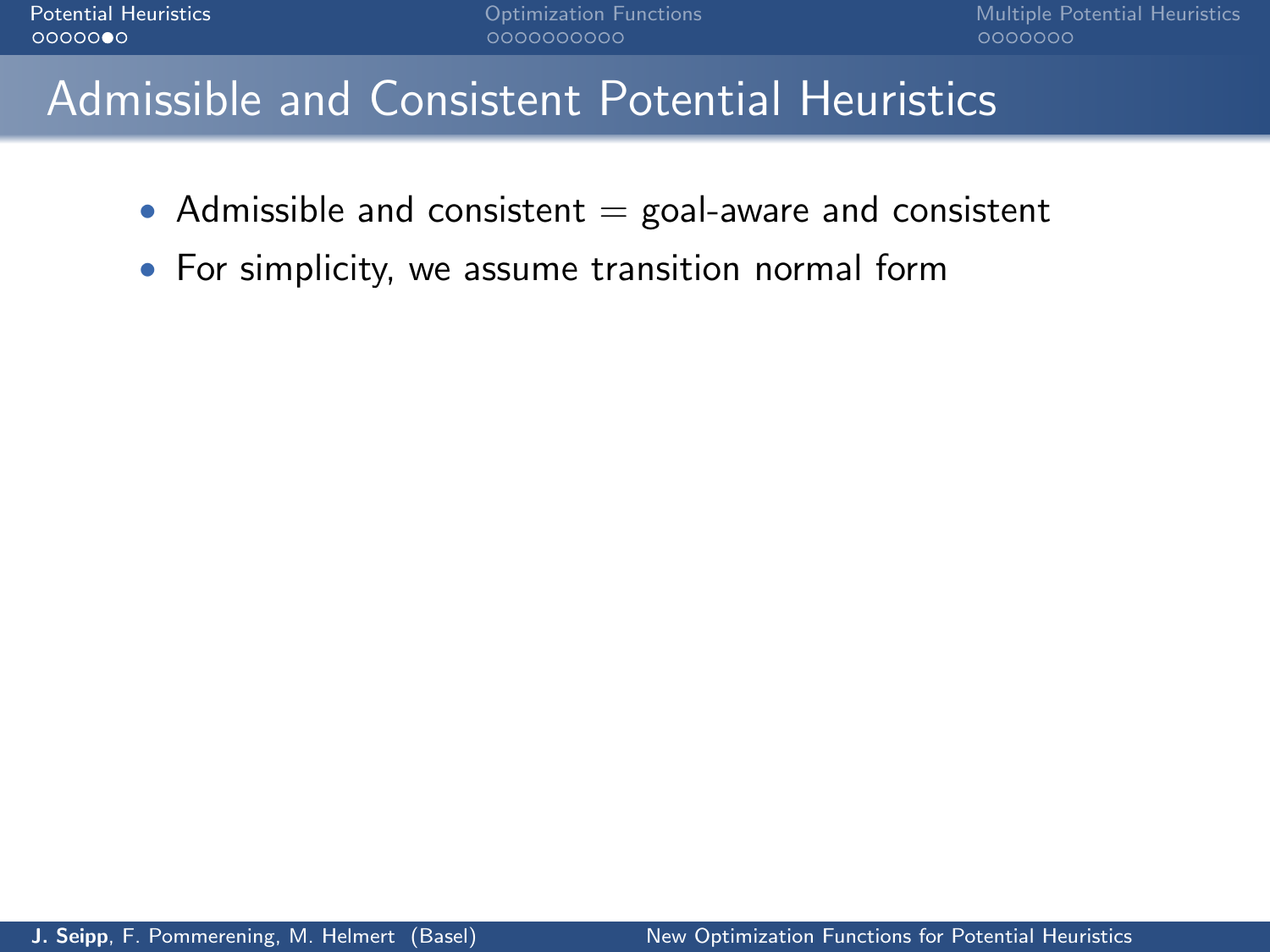**[Potential Heuristics](#page-3-0) Community Community** [Optimization Functions](#page-16-0) **Community Community Community** [Multiple Potential Heuristics](#page-29-0)<br>
Multiple Potential Heuristics<br>
Multiple Potential Agents of Community Community Community C

## Admissible and Consistent Potential Heuristics

- Admissible and consistent  $=$  goal-aware and consistent
- For simplicity, we assume transition normal form

$$
\fbox{Goal-awareness (i.e., } h^{\text{pot}}(s) \leq 0 \text{ for goal states)}
$$
\n
$$
\sum_{\text{goal facts } f} P_f \leq 0
$$

#### **Consistency**

$$
\sum_{\substack{f \text{ consumed} \\ \text{by } o}} \mathsf{P}_f - \sum_{\substack{f \text{ produced} \\ \text{by } o}} \mathsf{P}_f \leq \text{ cost}(o) \quad \text{for all operators } o
$$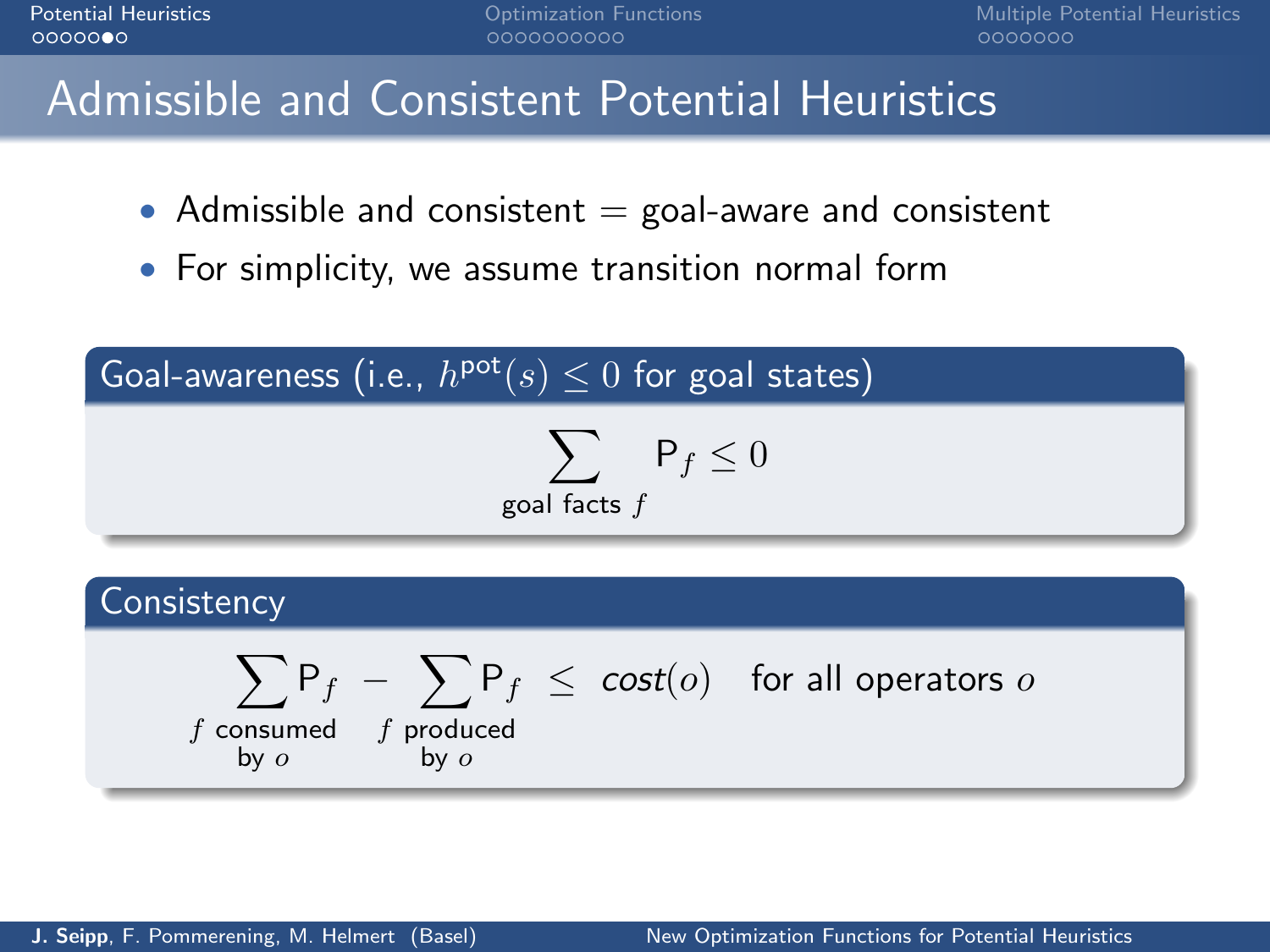**[Potential Heuristics](#page-3-0) Community Community** [Optimization Functions](#page-16-0) **Community Community Community** [Multiple Potential Heuristics](#page-29-0)<br>
Multiple Potential Heuristics<br>
Multiple Potential Agents of Community Community Community C  $0000000$ 

## Admissible and Consistent Potential Heuristics

- Admissible and consistent  $=$  goal-aware and consistent
- For simplicity, we assume transition normal form

$$
\fbox{Goal-awareness (i.e., } h^{\text{pot}}(s) \leq 0 \text{ for goal states)}
$$
\n
$$
\sum_{\text{goal facts } f} P_f \leq 0
$$

#### **Consistency**

$$
\sum_{\substack{f \text{ consumed} \\ \text{by } o}} \mathsf{P}_f - \sum_{\substack{f \text{ produced} \\ \text{by } o}} \mathsf{P}_f \leq \text{ cost}(o) \quad \text{for all operators } o
$$

Constraints on potentials characterize  $(=$  are necessary and sufficient for) admissible and consistent atomic potential heuristics.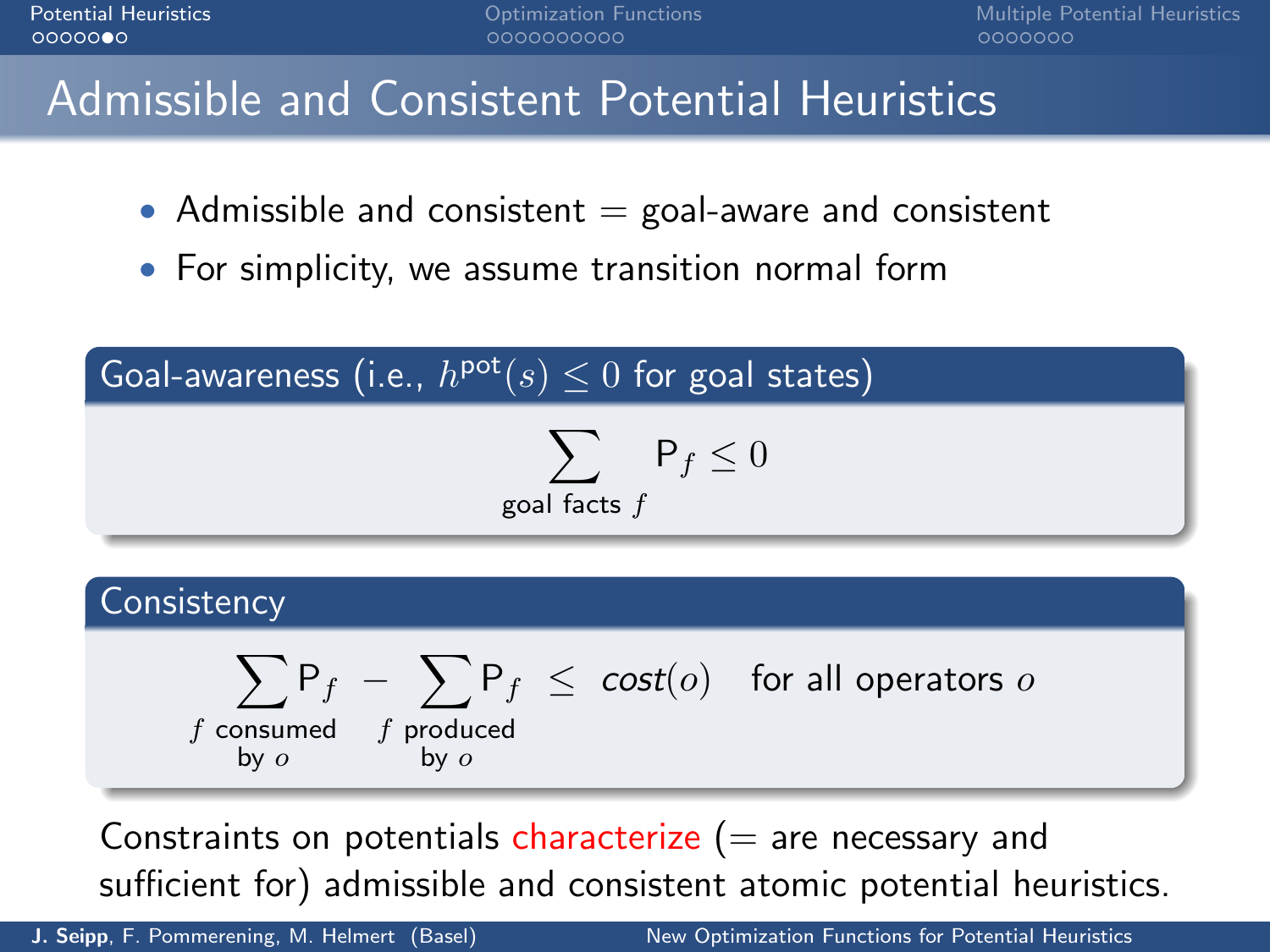## Relation to State Equation Heuristic

#### Theorem (Pommerening et al., AAAI 2015)

For state s, let  $h^{\text{maxpot}}(s)$  denote the maximal heuristic value of all admissible and consistent atomic potential heuristics in s.

Then  $h^{\text{maxpot}}(s) = h^{\text{SEQ}}(s)$ .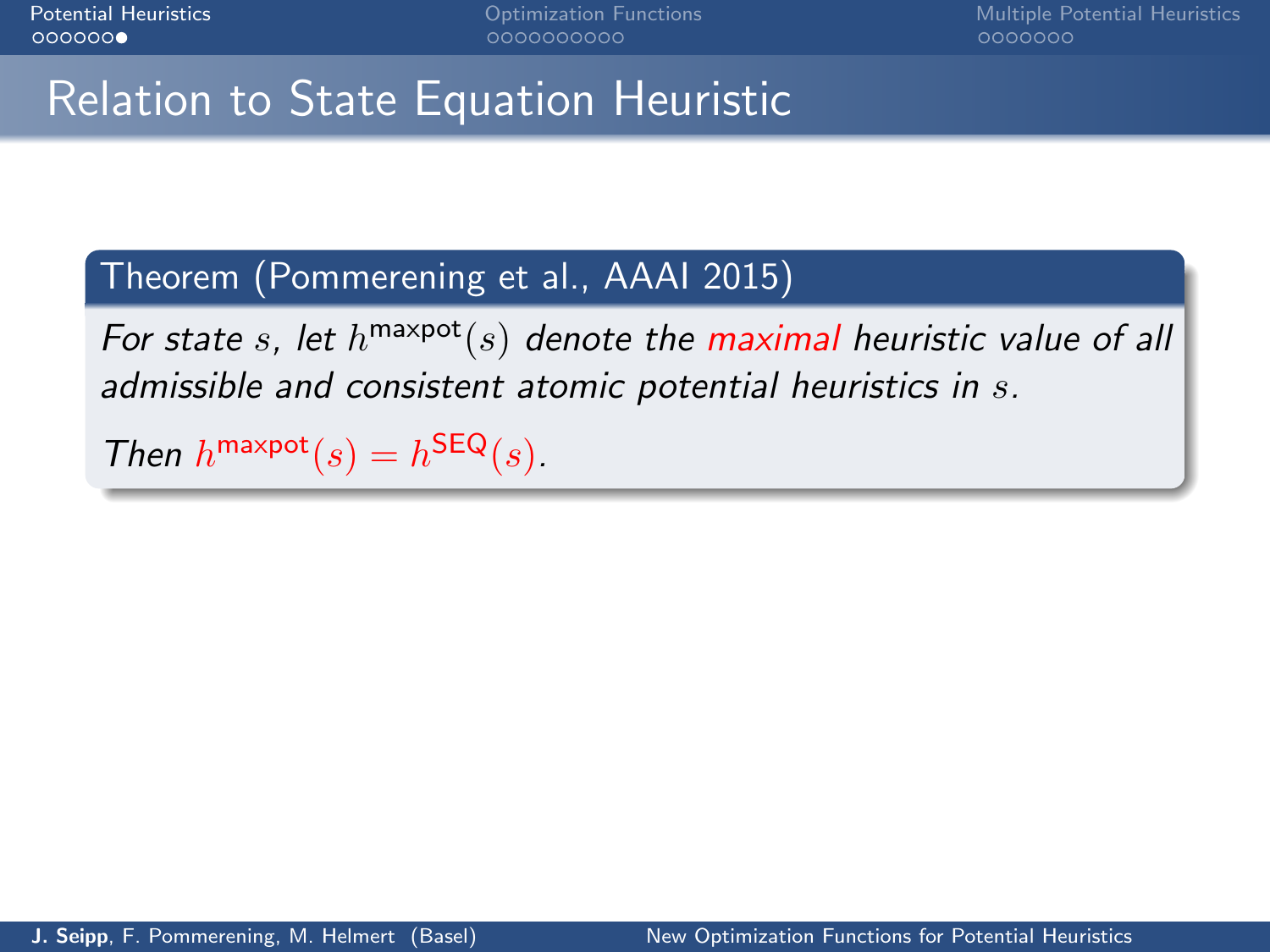## Relation to State Equation Heuristic

#### Theorem (Pommerening et al., AAAI 2015)

For state s, let  $h^{\text{maxpot}}(s)$  denote the maximal heuristic value of all admissible and consistent atomic potential heuristics in s.

Then  $h^{\text{maxpot}}(s) = h^{\text{SEQ}}(s)$ .

- $h^{\text{SEQ}}$  upper bound on  $h^{\text{pot}}$
- Potential heuristics:
	- only need one LP evaluation
	- trade informedness for evaluation speed
	- can be optimized for any criterion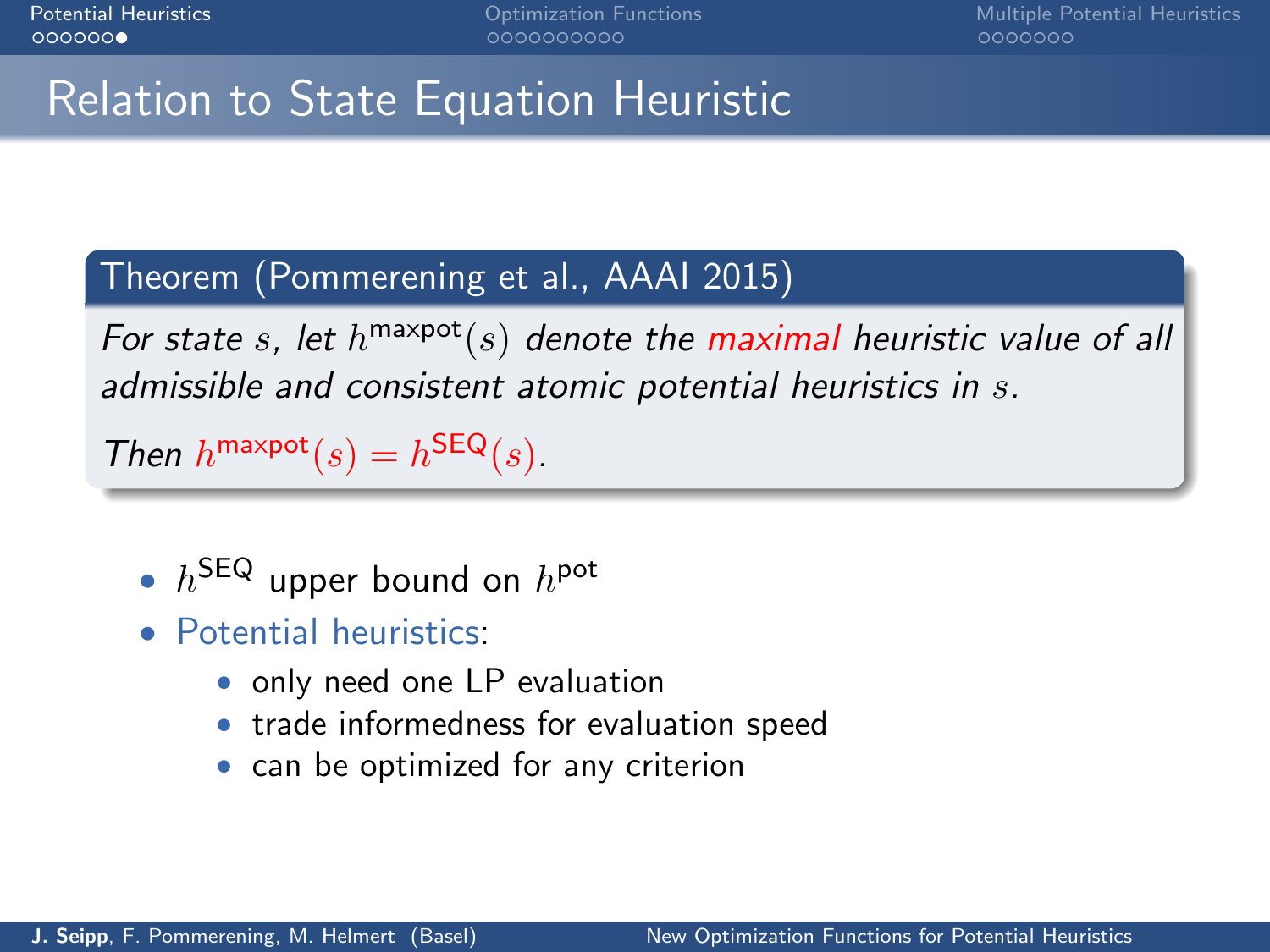# <span id="page-16-0"></span>[Optimization Functions](#page-16-0)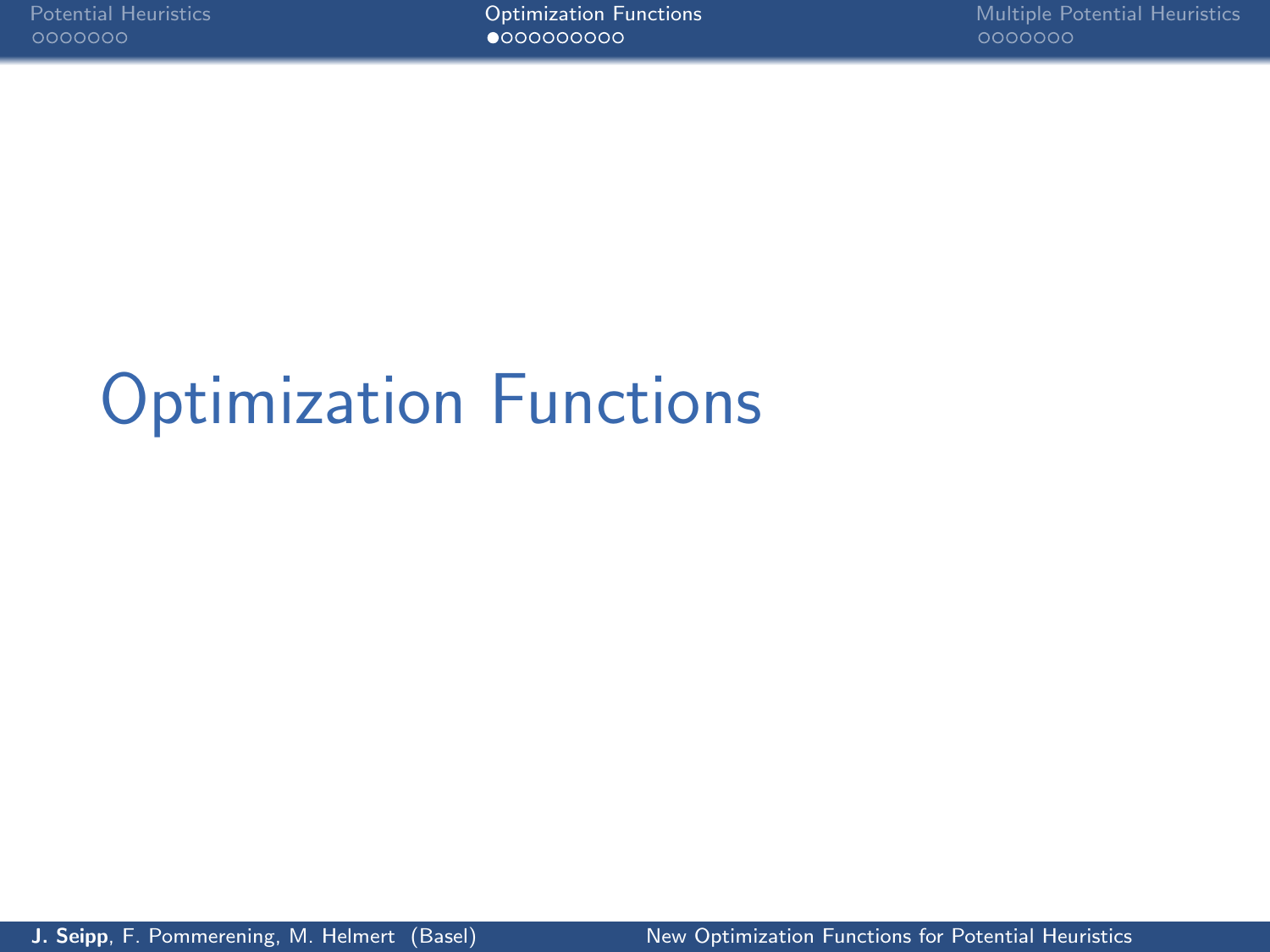[Potential Heuristics](#page-3-0) **[Optimization Functions](#page-16-0)** Componential Heuristics [Multiple Potential Heuristics](#page-29-0)<br> **Potential Heuristics** O**ptimization Functions** Componential Meuristics Componential Heuristics

## Optimization Functions

#### Definition (optimization functions)

We can optimize potential heuristics for any linear combination of potentials  $P_1, \ldots, P_n$ :

Maximize  $w_1P_1 + \cdots + w_nP_n$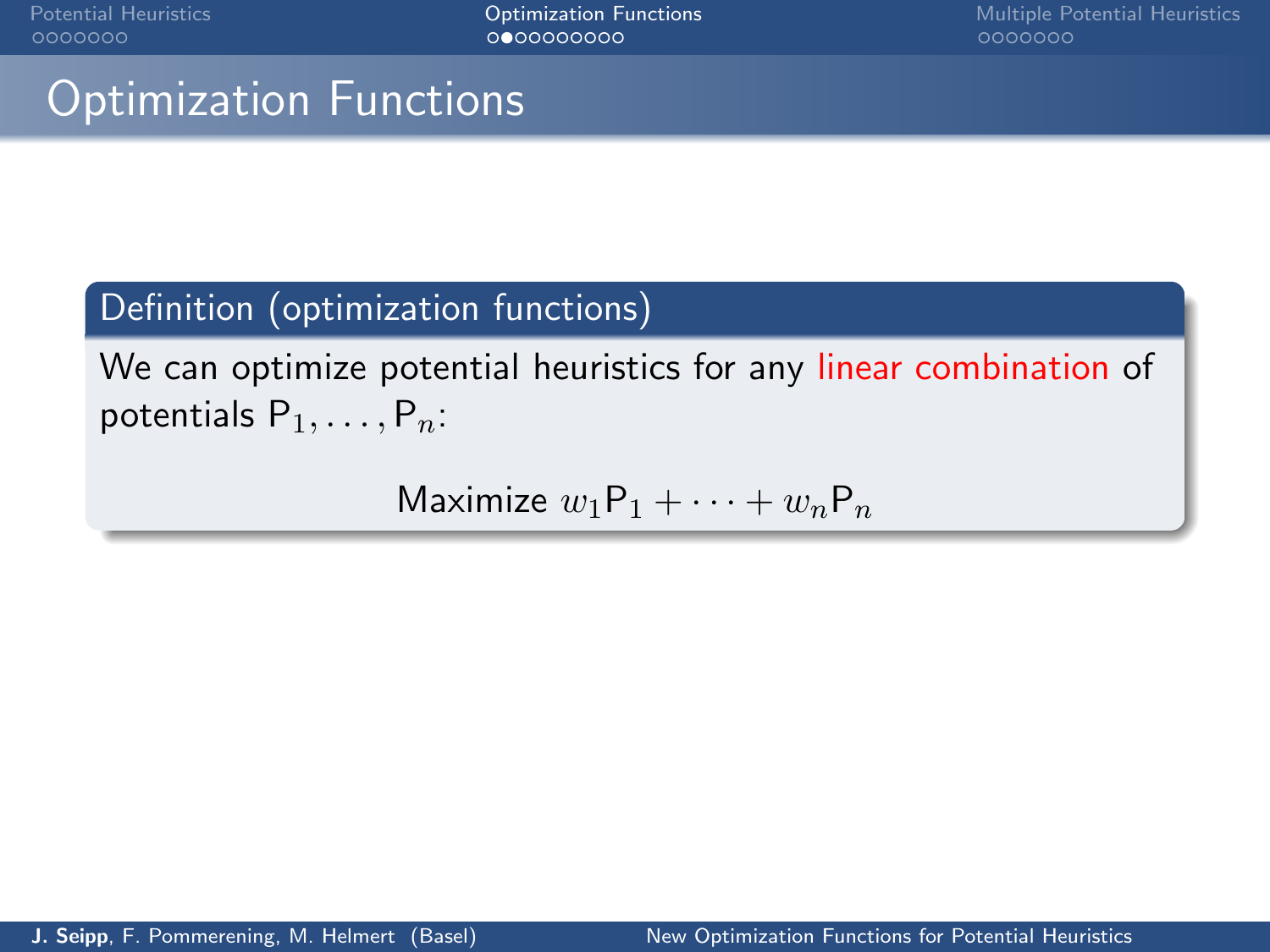## Optimization Functions

#### Definition (optimization functions)

We can optimize potential heuristics for any linear combination of potentials  $P_1, \ldots, P_n$ :

$$
\text{Maximize } w_1 \mathsf{P}_1 + \cdots + w_n \mathsf{P}_n
$$

- Initial state
- All syntactic states
- Samples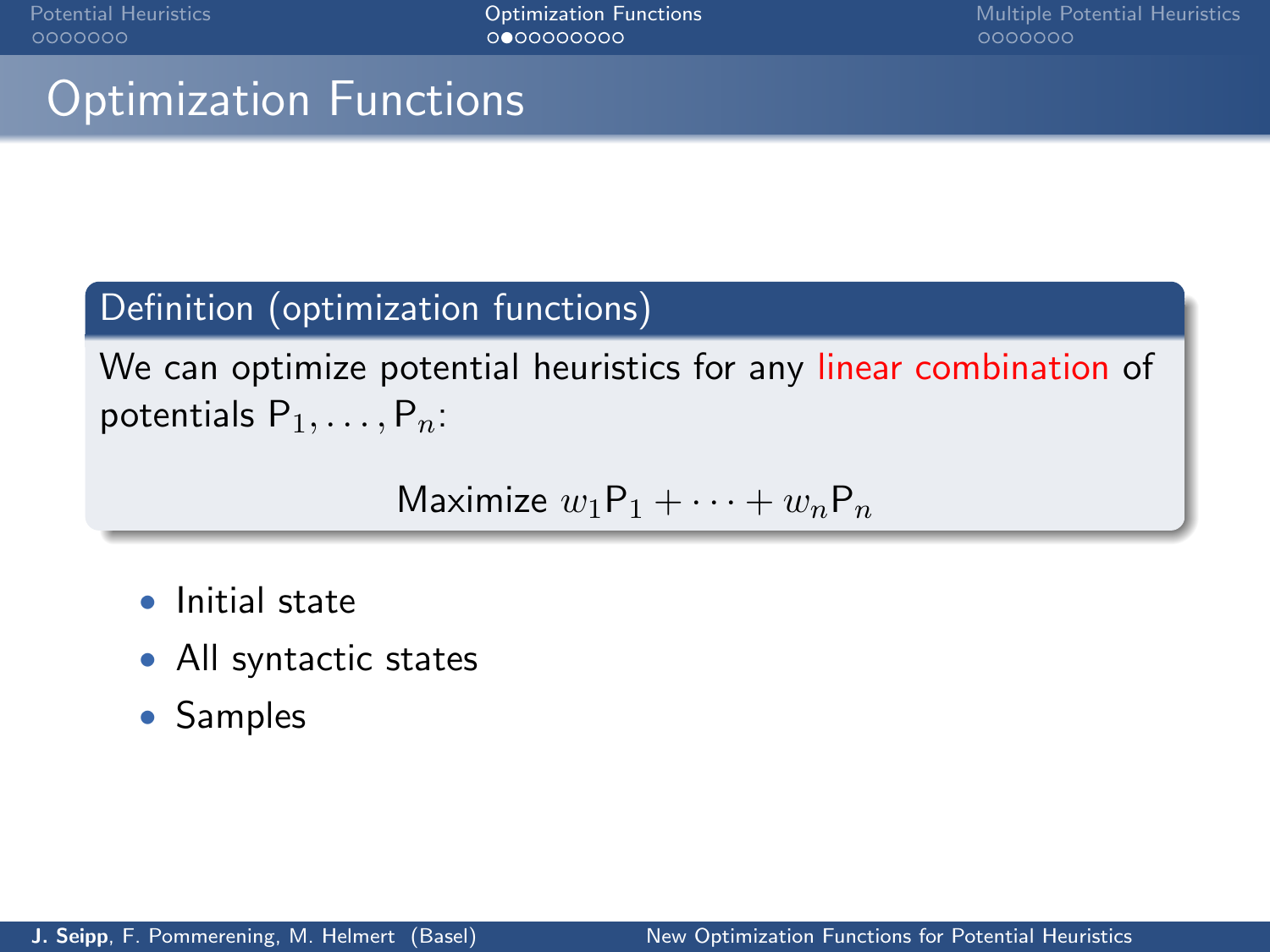## Initial State



- Maximize potentials of the initial state's facts
- Used by Pommerening et al., 2015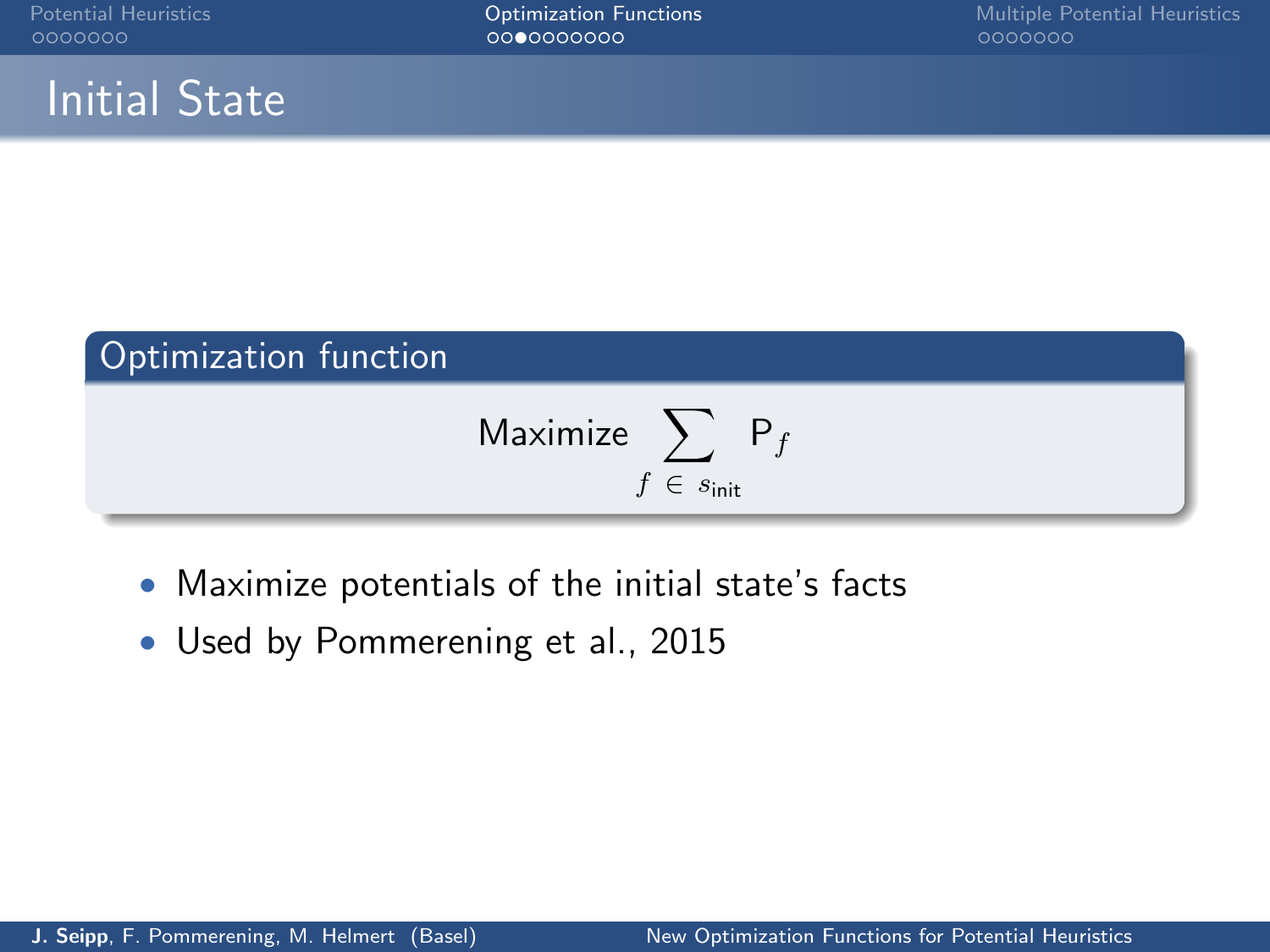Initial State — Expansions How close to  $h^{\mathsf{SEQ}}$  are we?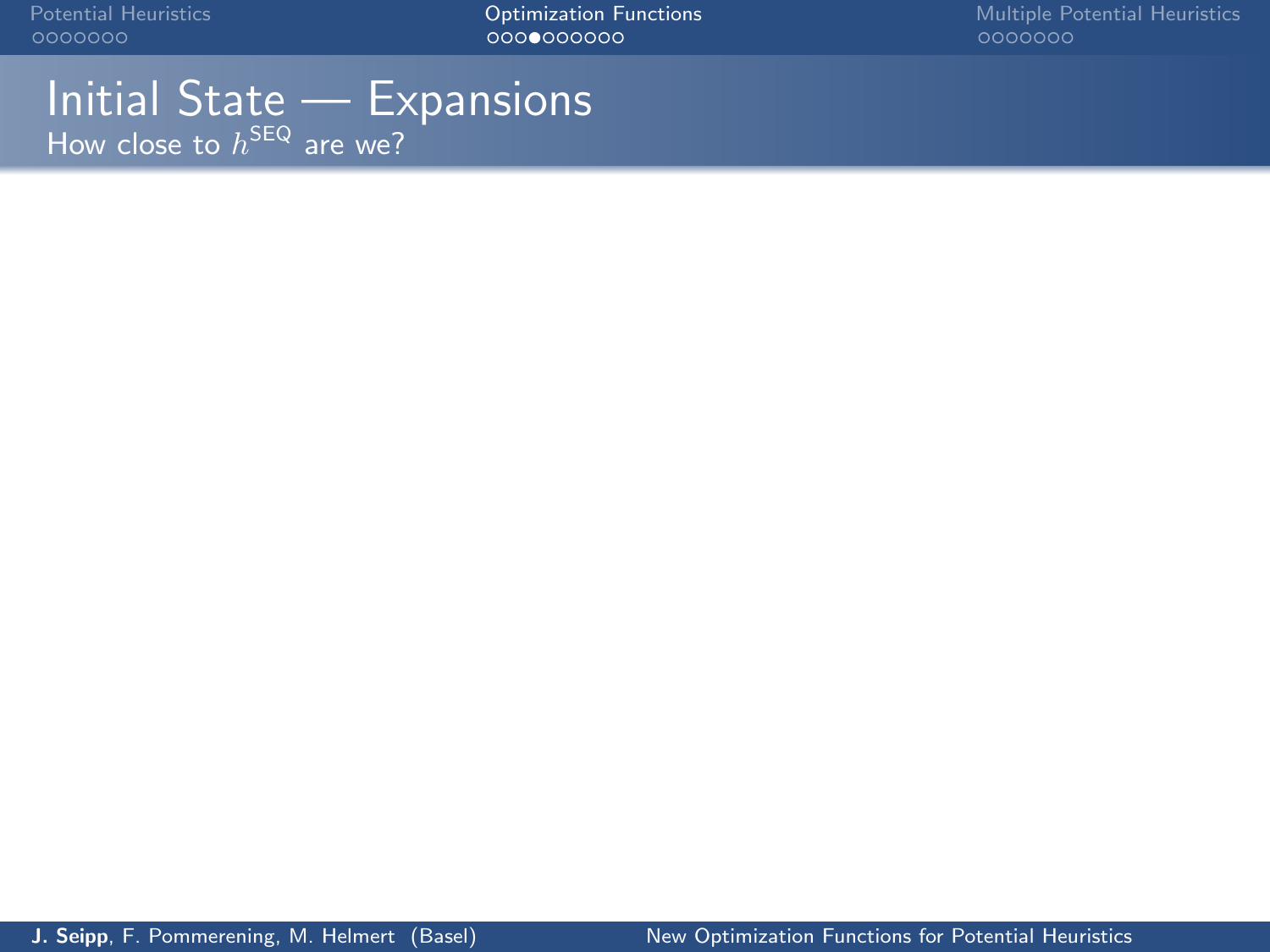#### Initial State — Expansions How close to  $h^{\mathsf{SEQ}}$  are we?

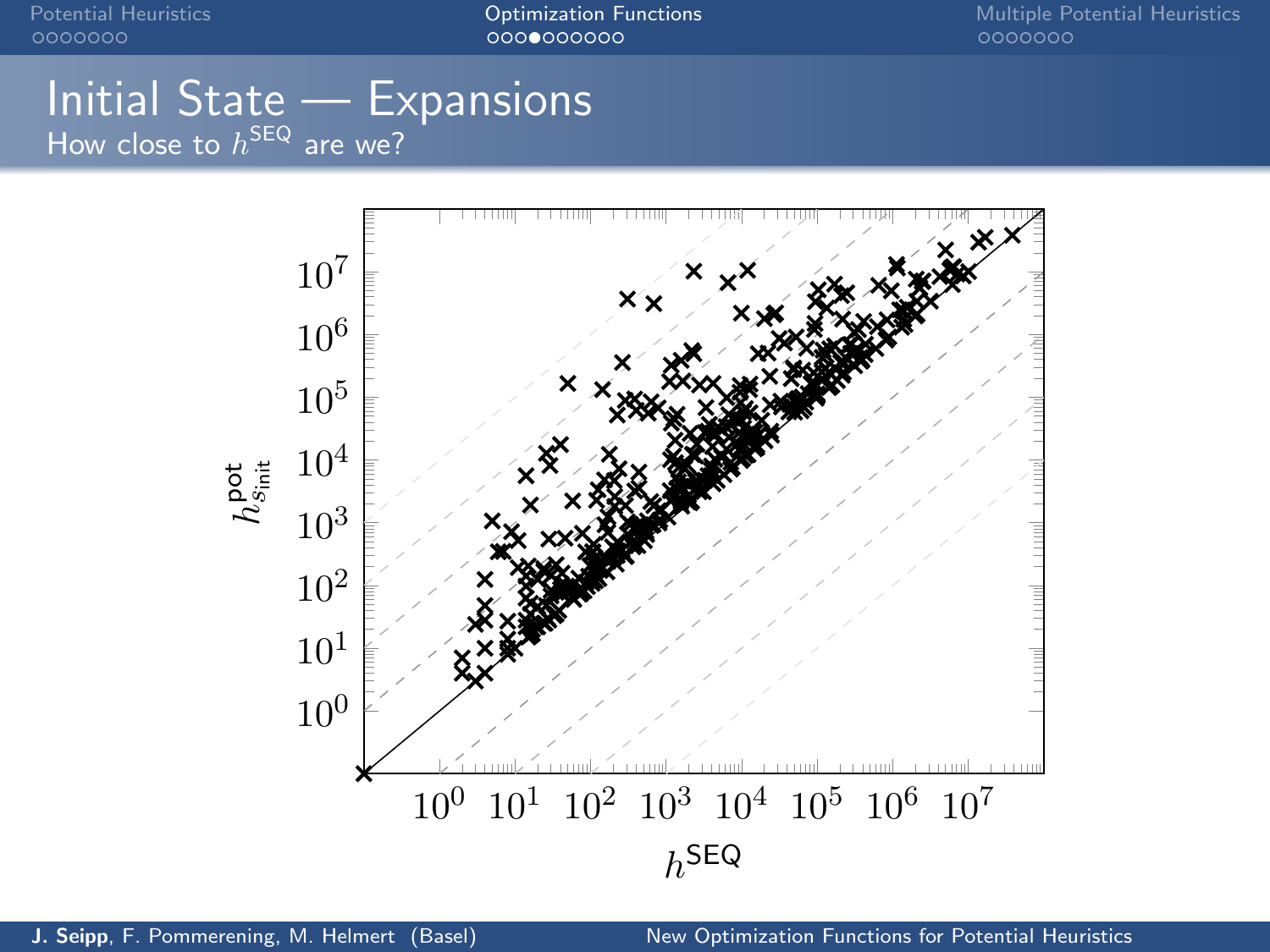## Comparison of optimization functions

| Solved Tasks $h^{\text{SEQ}}$ |     | $h_{s_{\mathsf{init}}}^{\mathsf{pot}}$ |  |
|-------------------------------|-----|----------------------------------------|--|
| $Sum_{(1396)}$                | 631 | 611                                    |  |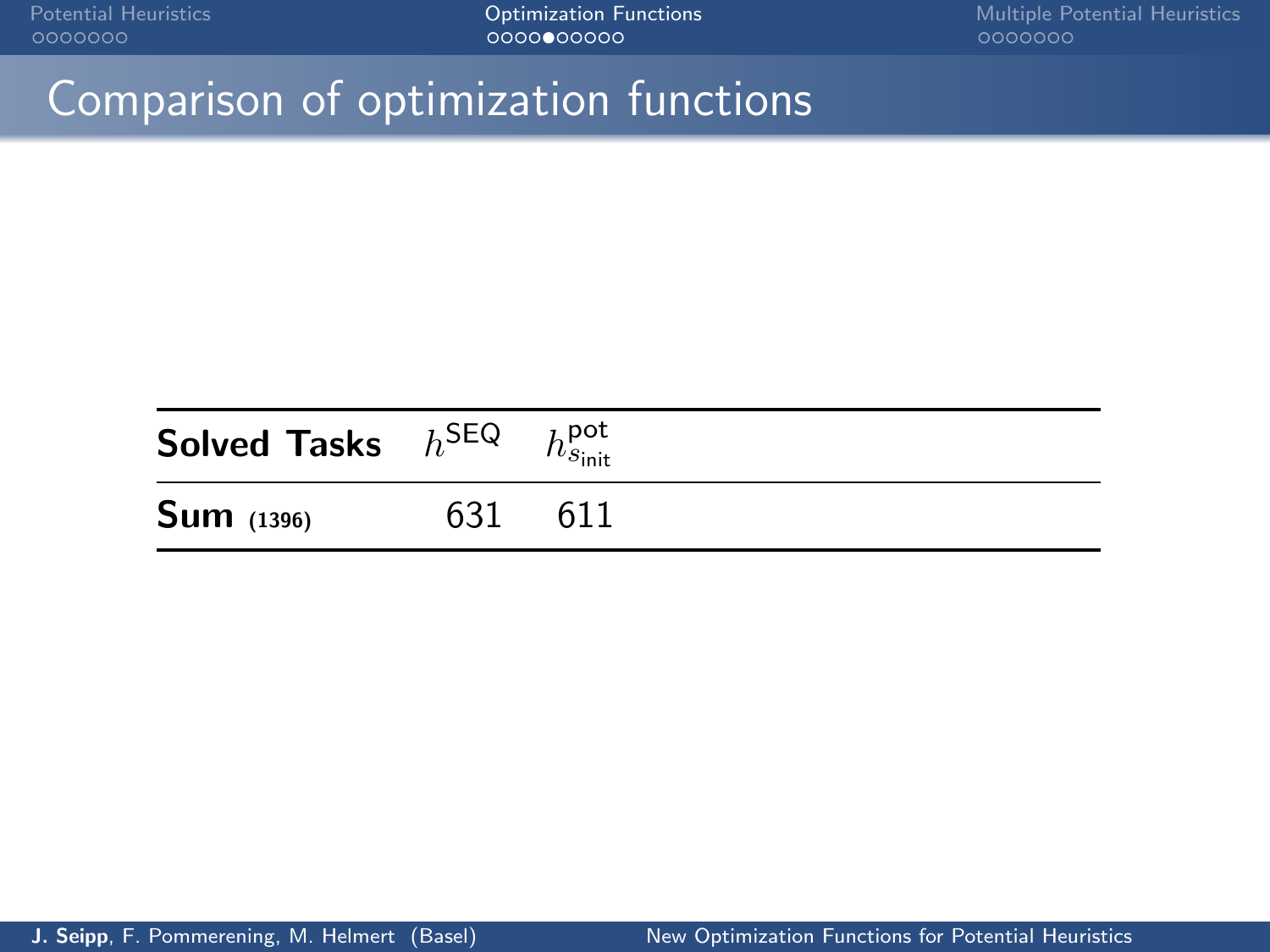## Initial State

• Problem: Only considers facts from the initial state No conscious attempt to achieve high heuristic values for other states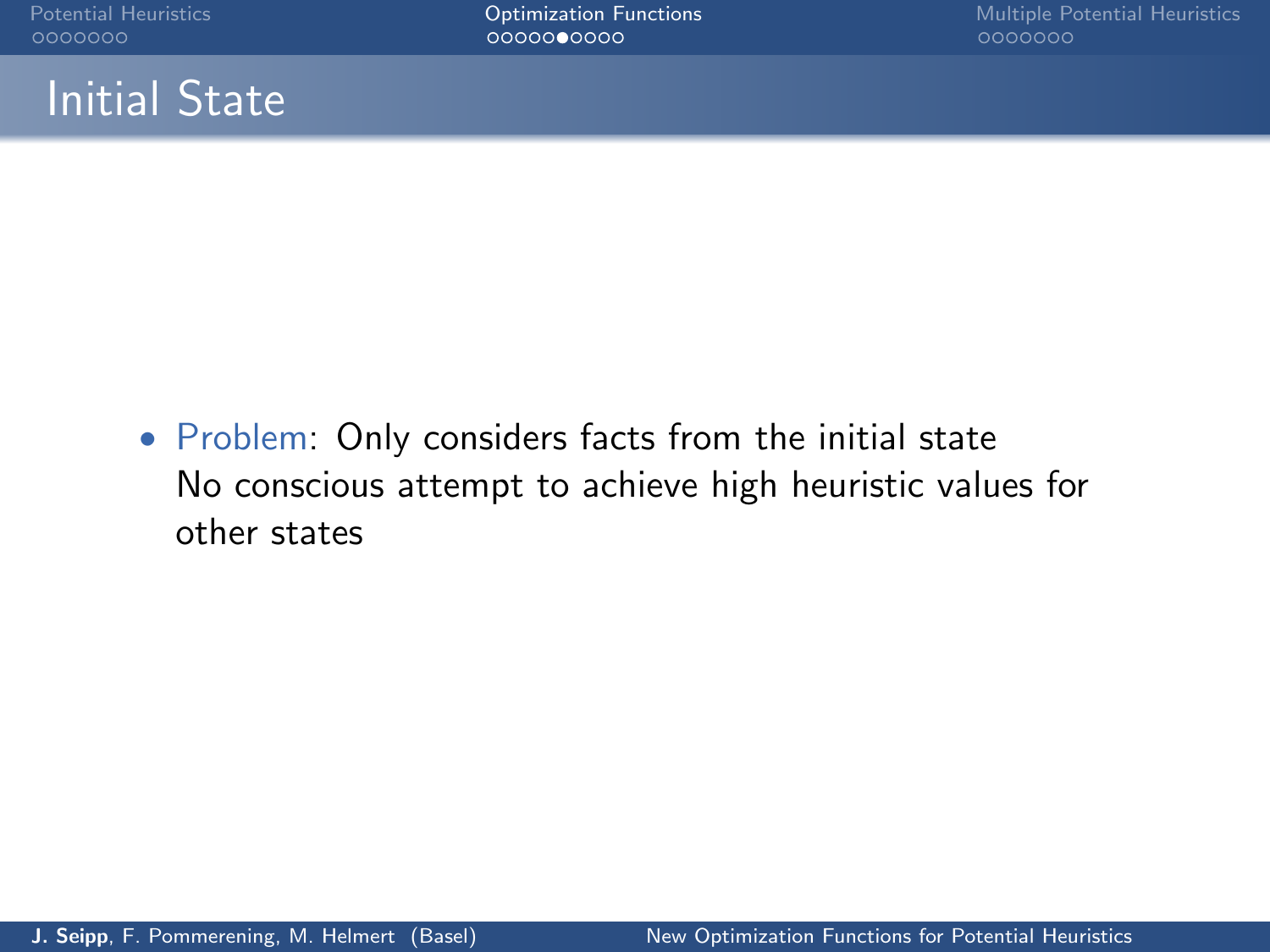## All Syntactic States

## Optimization function

$$
\text{Maximize} \sum_{V=v\ \in \ \mathcal{F}} \frac{1}{|\text{dom}(V)|} \mathsf{P}_{V=v}
$$

• Maximize heuristic for all syntactic states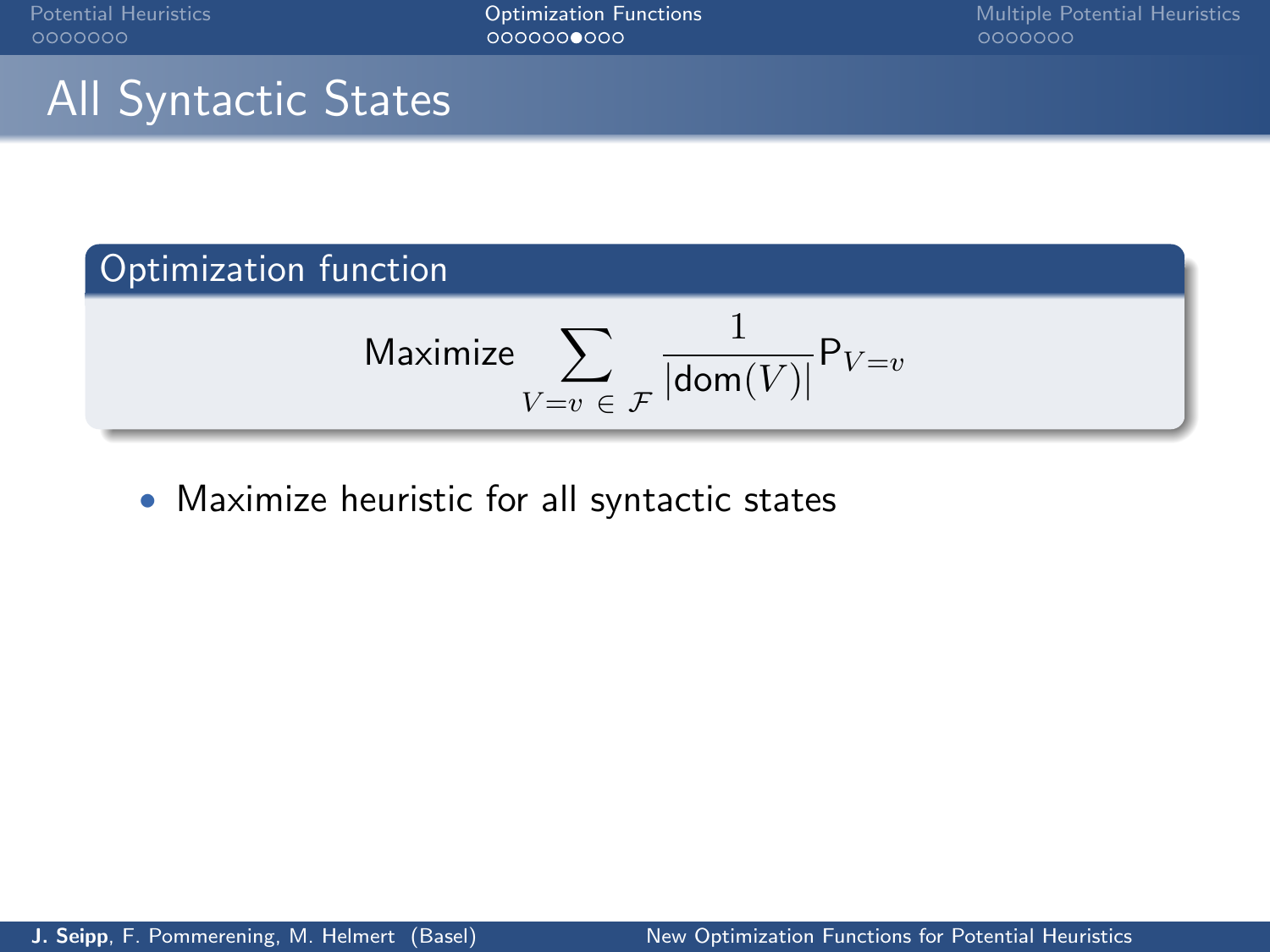## All Syntactic States

#### Optimization function

$$
\text{Maximize } \sum_{V=v \in \mathcal{F}} \frac{1}{|\text{dom}(V)|} \mathsf{P}_{V=v}
$$

- Maximize heuristic for all syntactic states
- Problem: LP may be unbounded for tasks with dead ends
- Solution: bound potentials

$$
\mathsf{P}_f \leq M \text{ for all facts } f
$$

• "Prunes" dead ends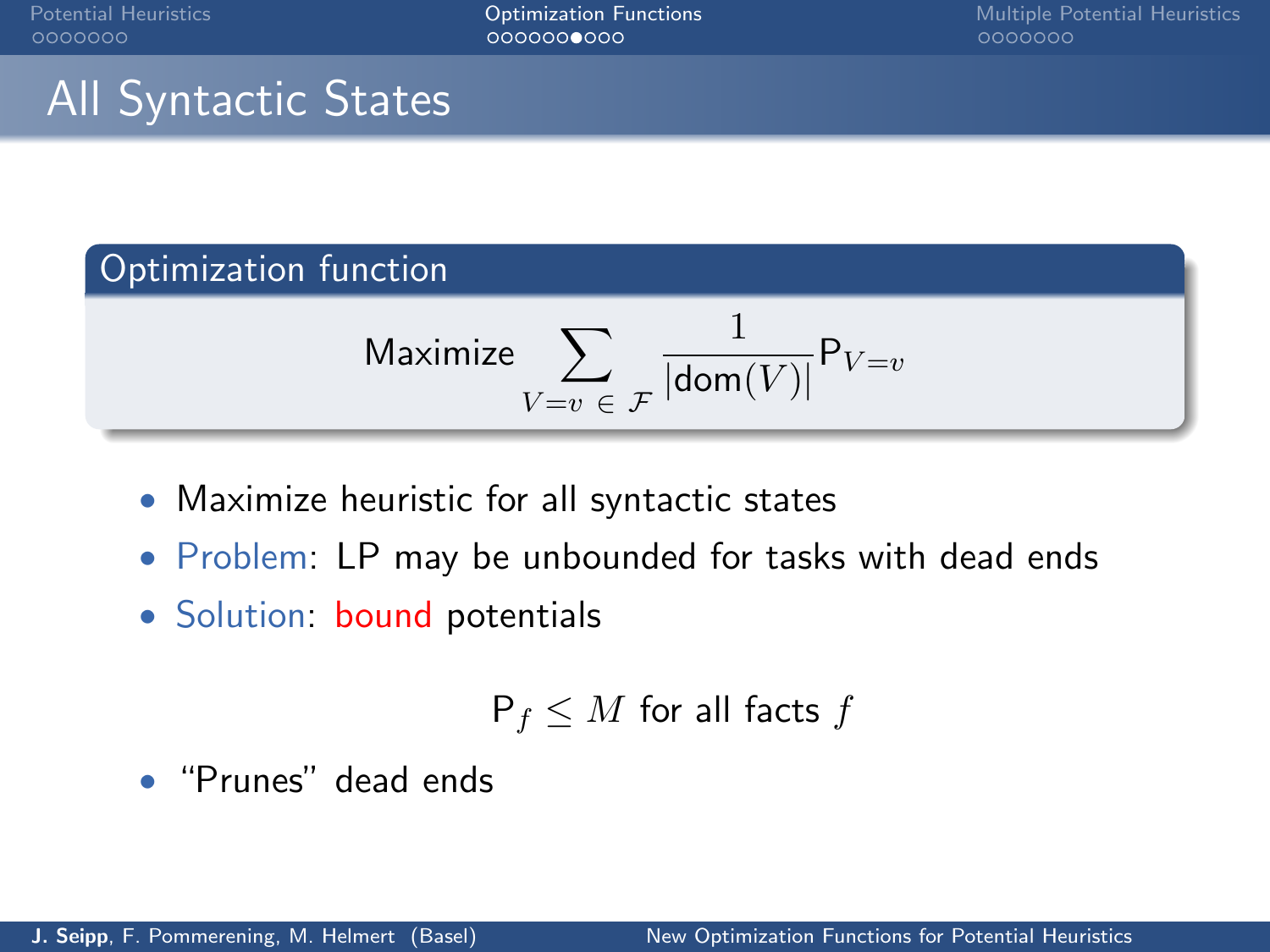## Comparison of optimization functions

| Solved Tasks $h^{\text{SEQ}}$ |     | $h_{s_{\text{init}}}^{\text{pot}}$ . | $h_{\mathsf{all-states}}^{\mathsf{pot}}$ |  |
|-------------------------------|-----|--------------------------------------|------------------------------------------|--|
| $Sum_{(1396)}$                | 631 | 611                                  | 660                                      |  |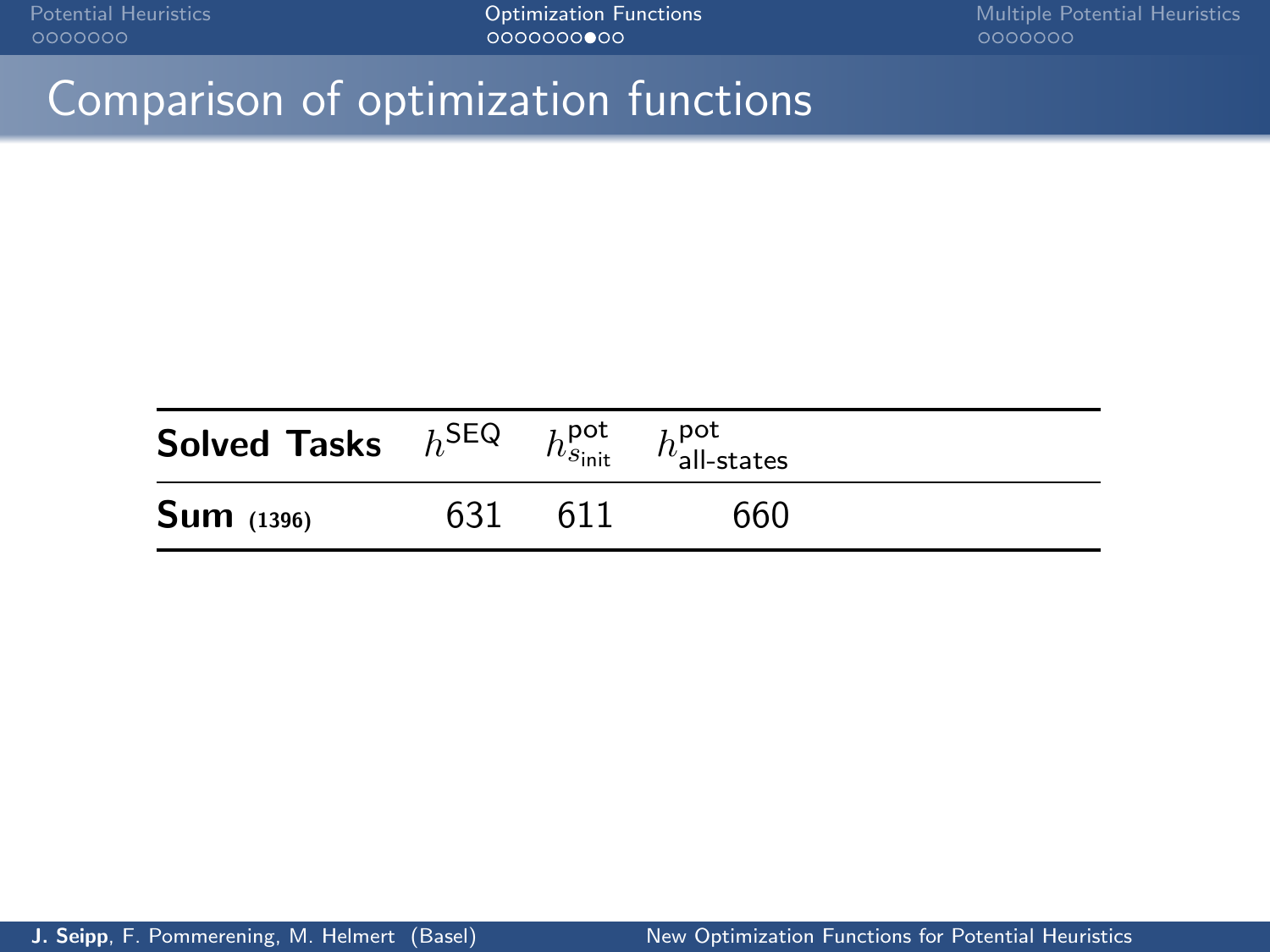## All Syntactic States  $\rightarrow$  Samples

- Problem: optimizing for all states includes unreachable ones
- Solution: Maximize heuristic for (1000) sampled states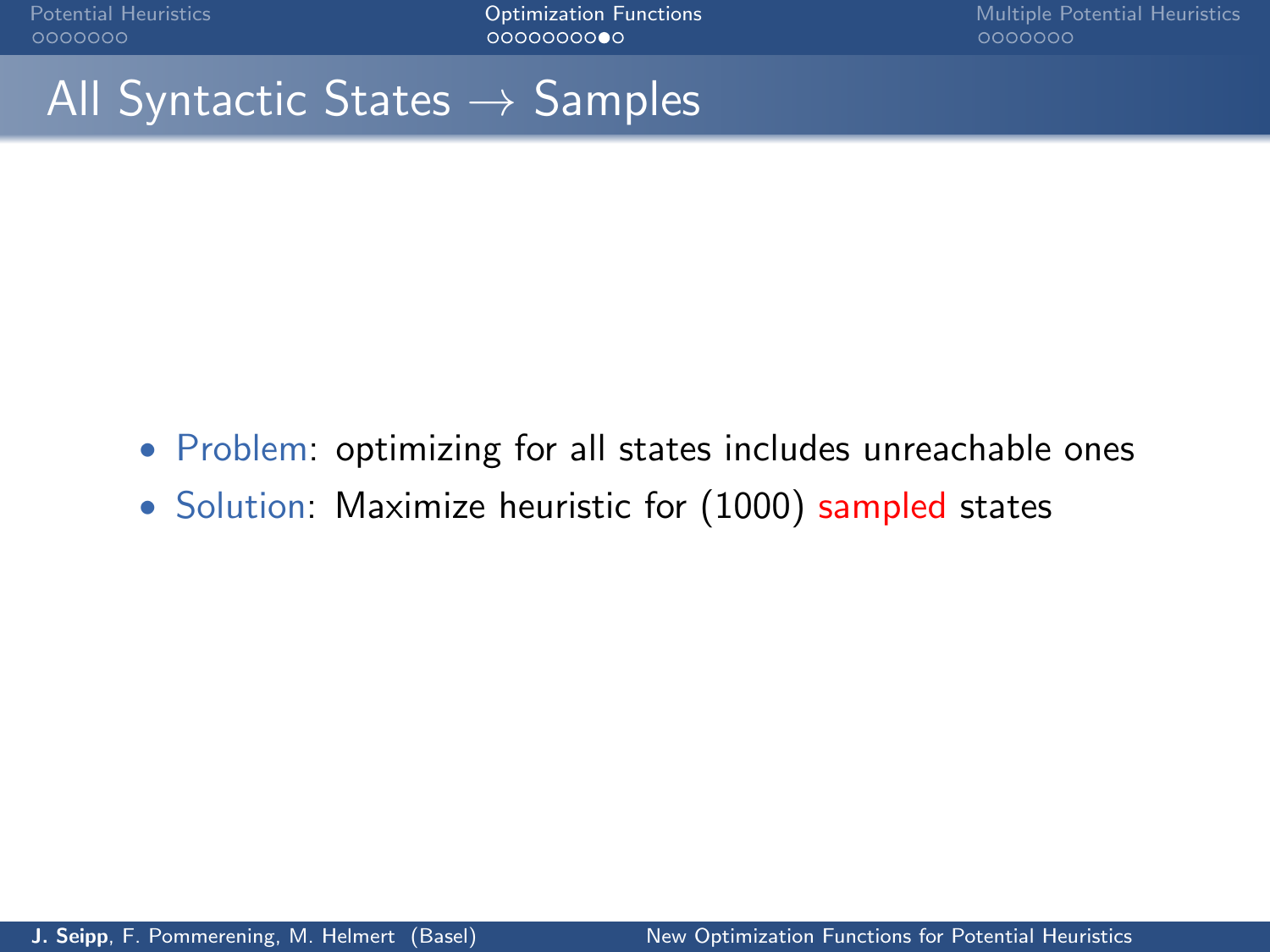## Comparison of optimization functions

| Solved Tasks $h^{\text{SEQ}}$ |     | $h_{s_{\mathsf{init}}}^{\mathsf{pot}}$ | $h_{\mathsf{all-states}}^{\mathsf{pot}}$ | $h_{\text{samples}}^{\text{pot}}$ |  |
|-------------------------------|-----|----------------------------------------|------------------------------------------|-----------------------------------|--|
| $Sum_{(1396)}$                | 631 | 611                                    | 660                                      | 678                               |  |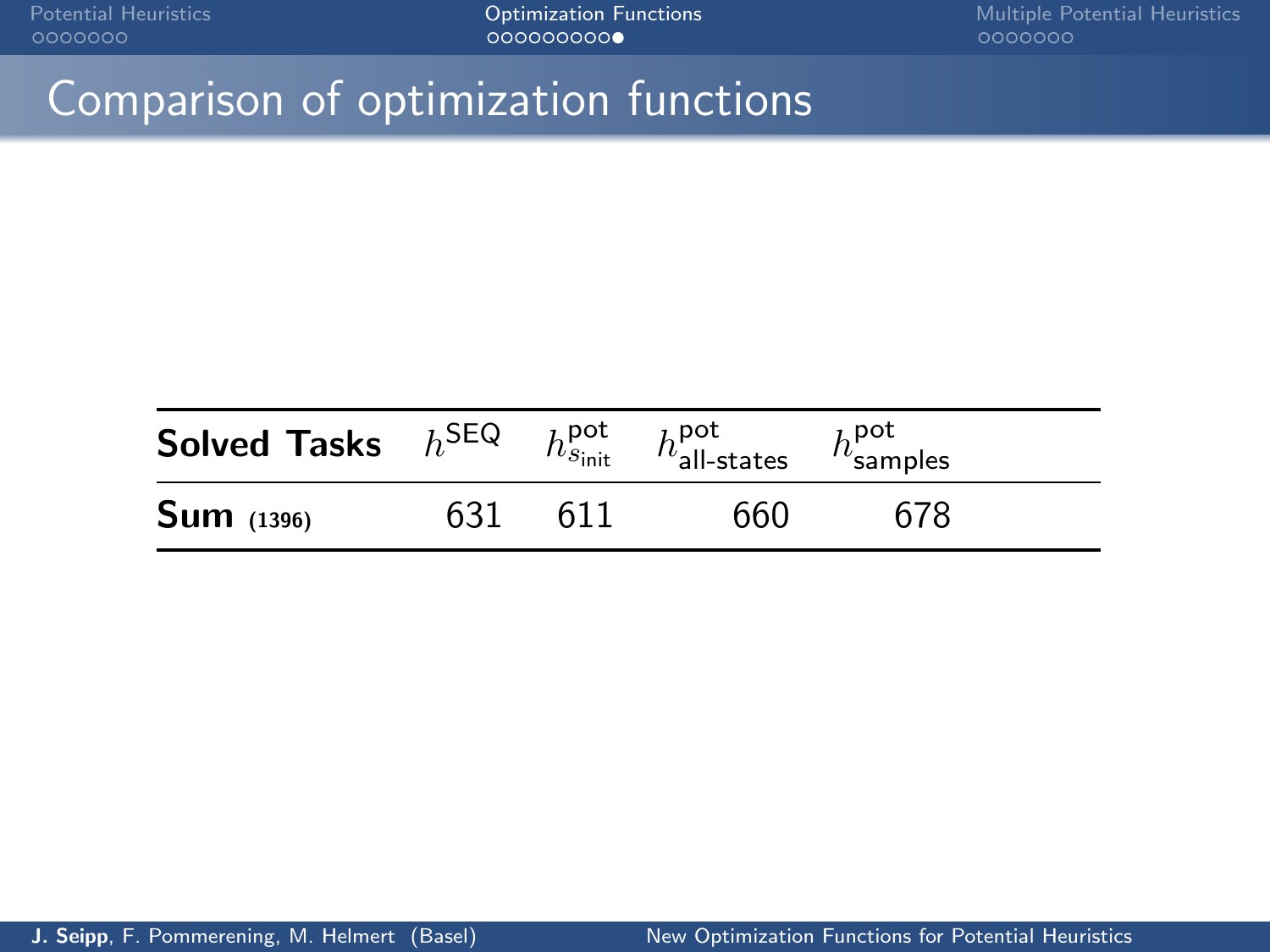# <span id="page-29-0"></span>[Multiple Potential Heuristics](#page-29-0)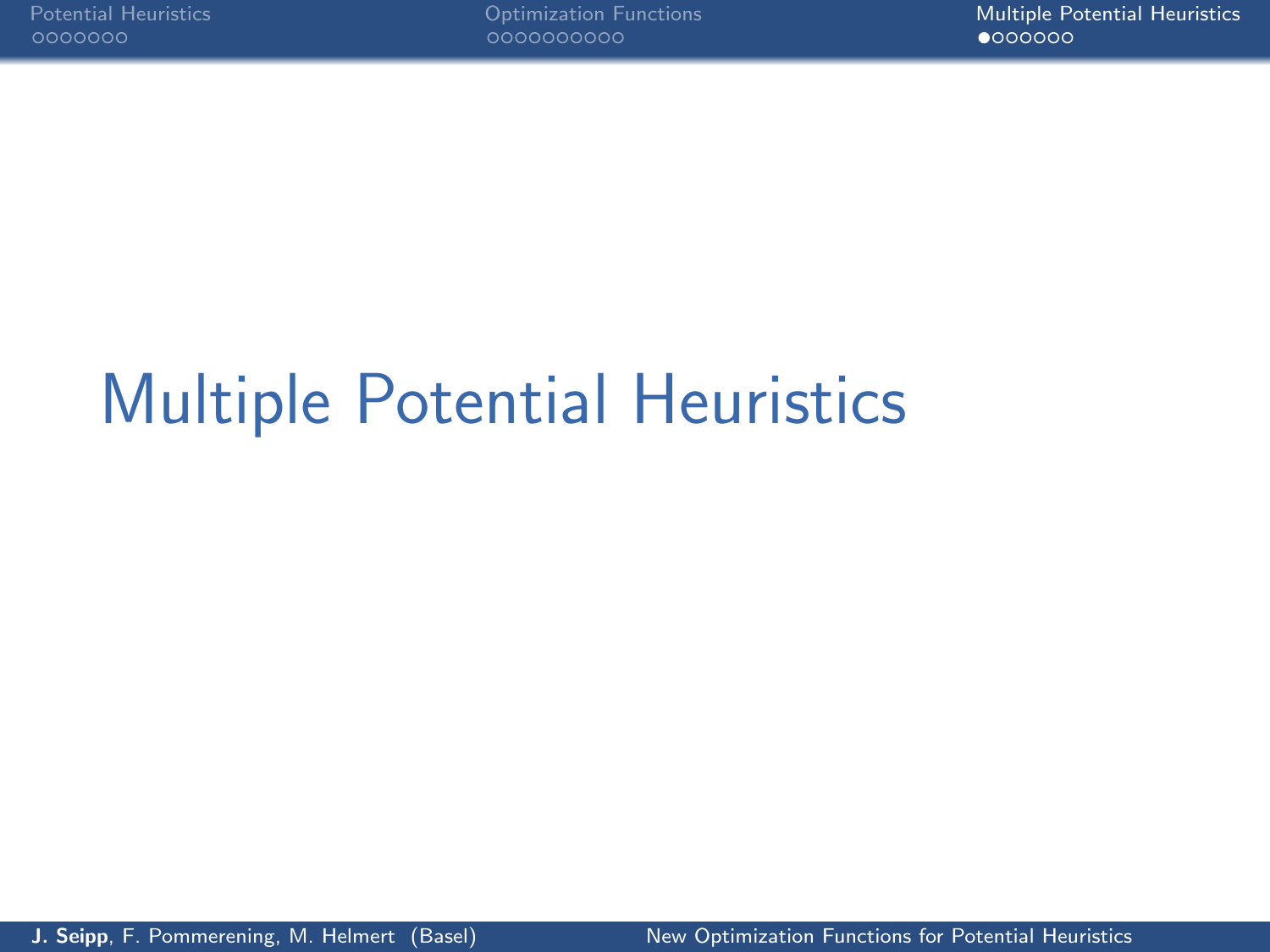[Potential Heuristics](#page-3-0) **Potential Heuristics** [Optimization Functions](#page-16-0) **[Multiple Potential Heuristics](#page-29-0)**<br> **Procession** Optimization Cooperations Complete Complete Complete Complete Complete Complete Complete Complete<br> **Processio** 

## Multiple Potential Heuristics

- Multiple sample-based heuristics
- Automatic diversification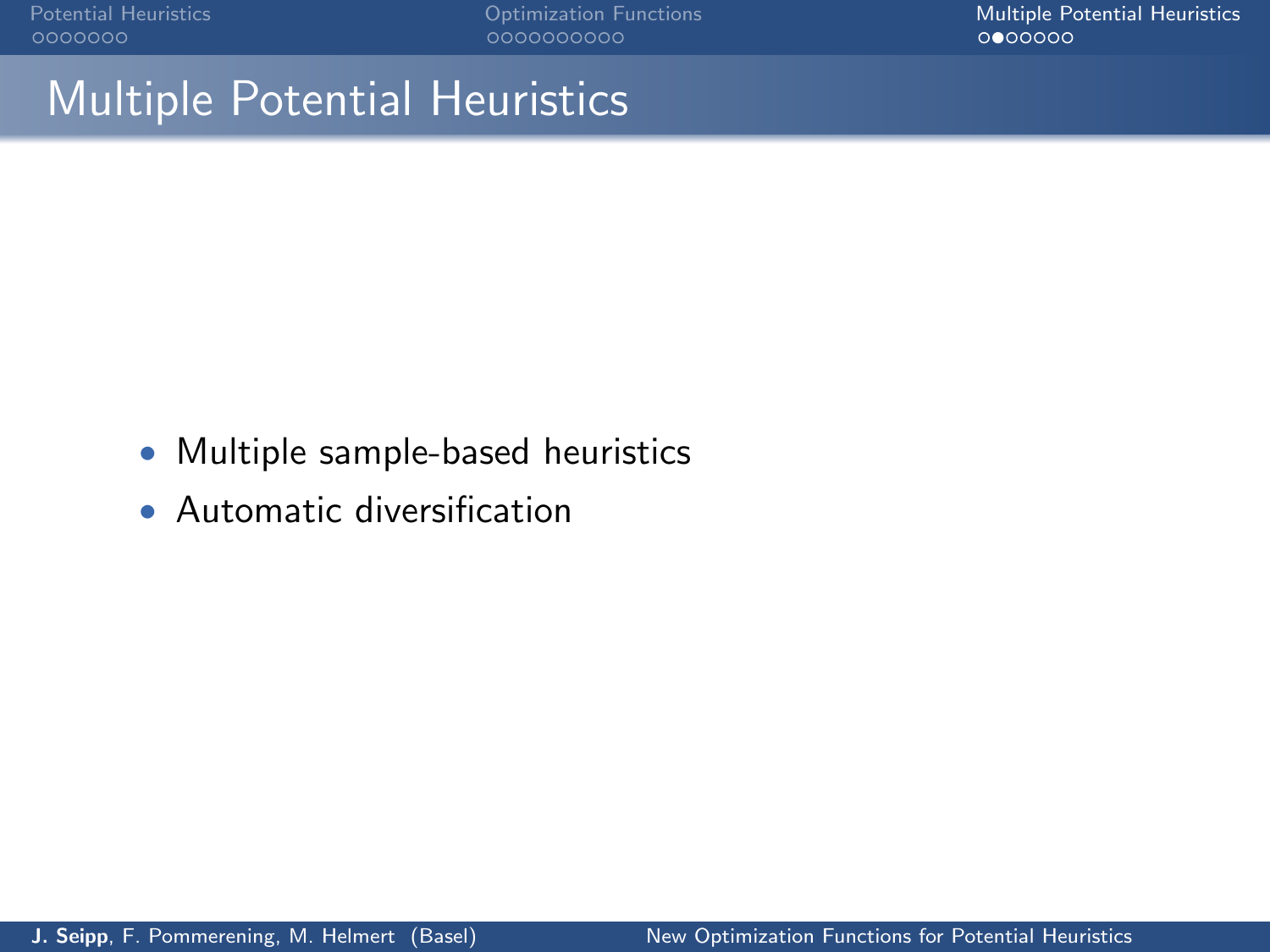[Potential Heuristics](#page-3-0) **Potential Heuristics** [Optimization Functions](#page-16-0) **[Multiple Potential Heuristics](#page-29-0)**<br> **Potential Heuristics** Optimization Cooperations and Complete Complete Cooperations of Complete Complete Complet

## Multiple Sample-based Heuristics

|                 | Heuristics Samples |      |
|-----------------|--------------------|------|
| <b>Baseline</b> |                    | 1000 |
|                 | $1 - 1000$         |      |
|                 | $1 - 1000$         | 1000 |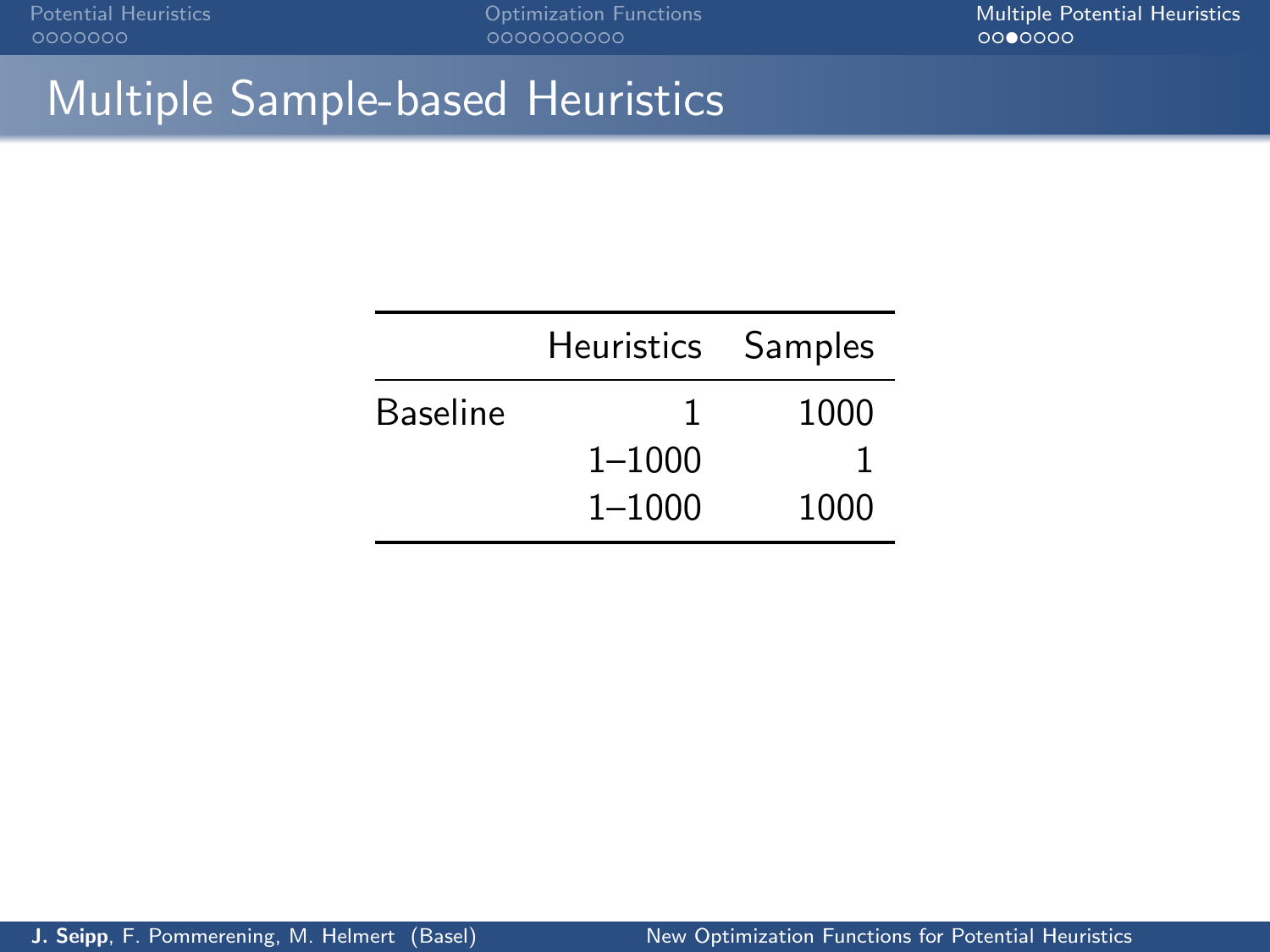## Multiple Sample-based Heuristics

| ı          | 1000               |
|------------|--------------------|
| $1 - 1000$ |                    |
| $1 - 1000$ | 1000               |
|            | Heuristics Samples |

- No big improvement over baseline
- Explanation: heuristics too similar
- Problem: need to set number of heuristics manually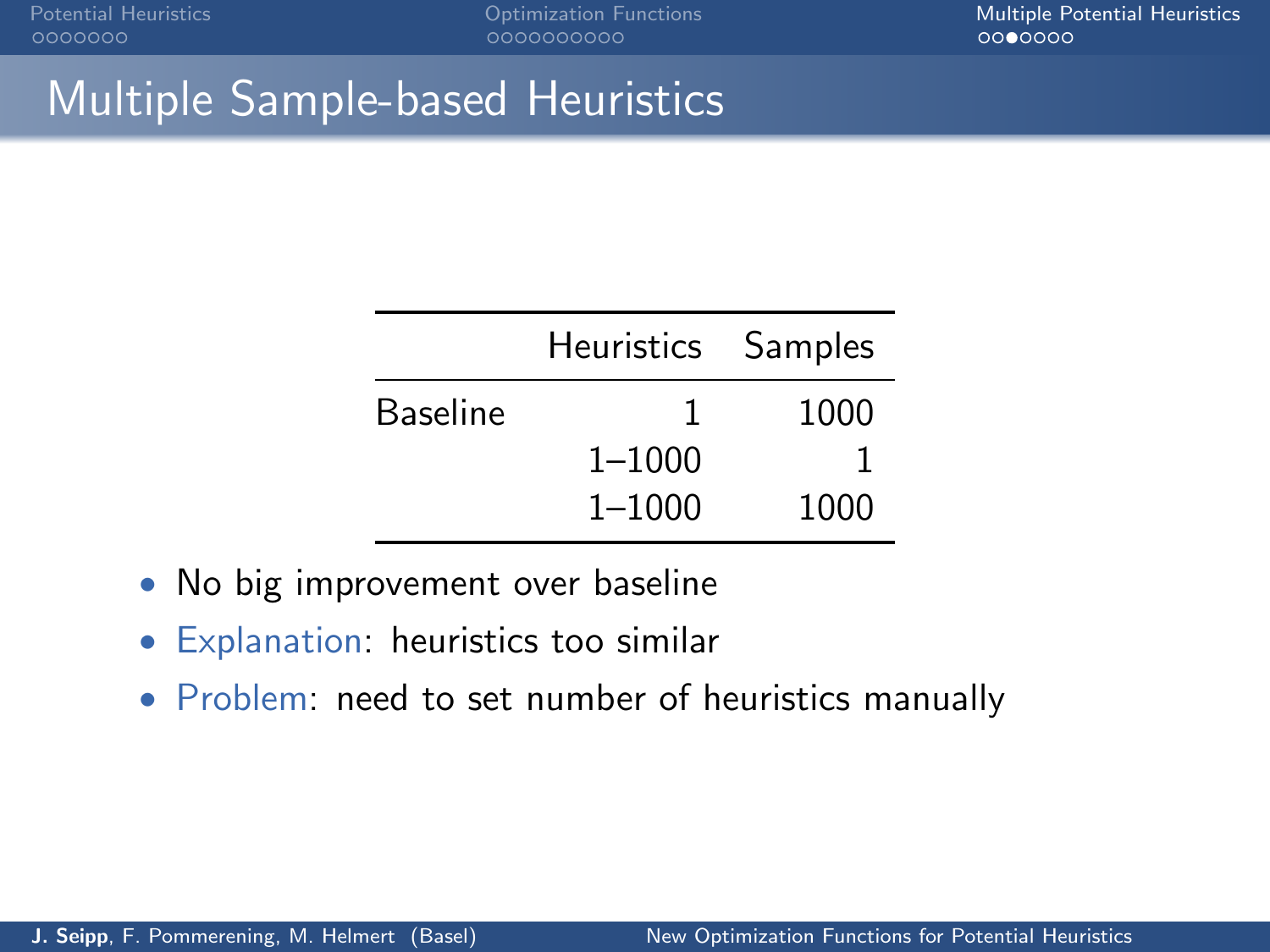000000000C

[Potential Heuristics](#page-3-0) [Optimization Functions](#page-16-0) [Multiple Potential Heuristics](#page-29-0)

## Automatic Diversification

#### Automatic diversification

- Sample  $n$  states
- Until all samples are covered:
	- Find potential heuristic for remaining samples
	- If it covers no new sample, find heuristic for random sample
	- Remove all covered samples
- Return found heuristics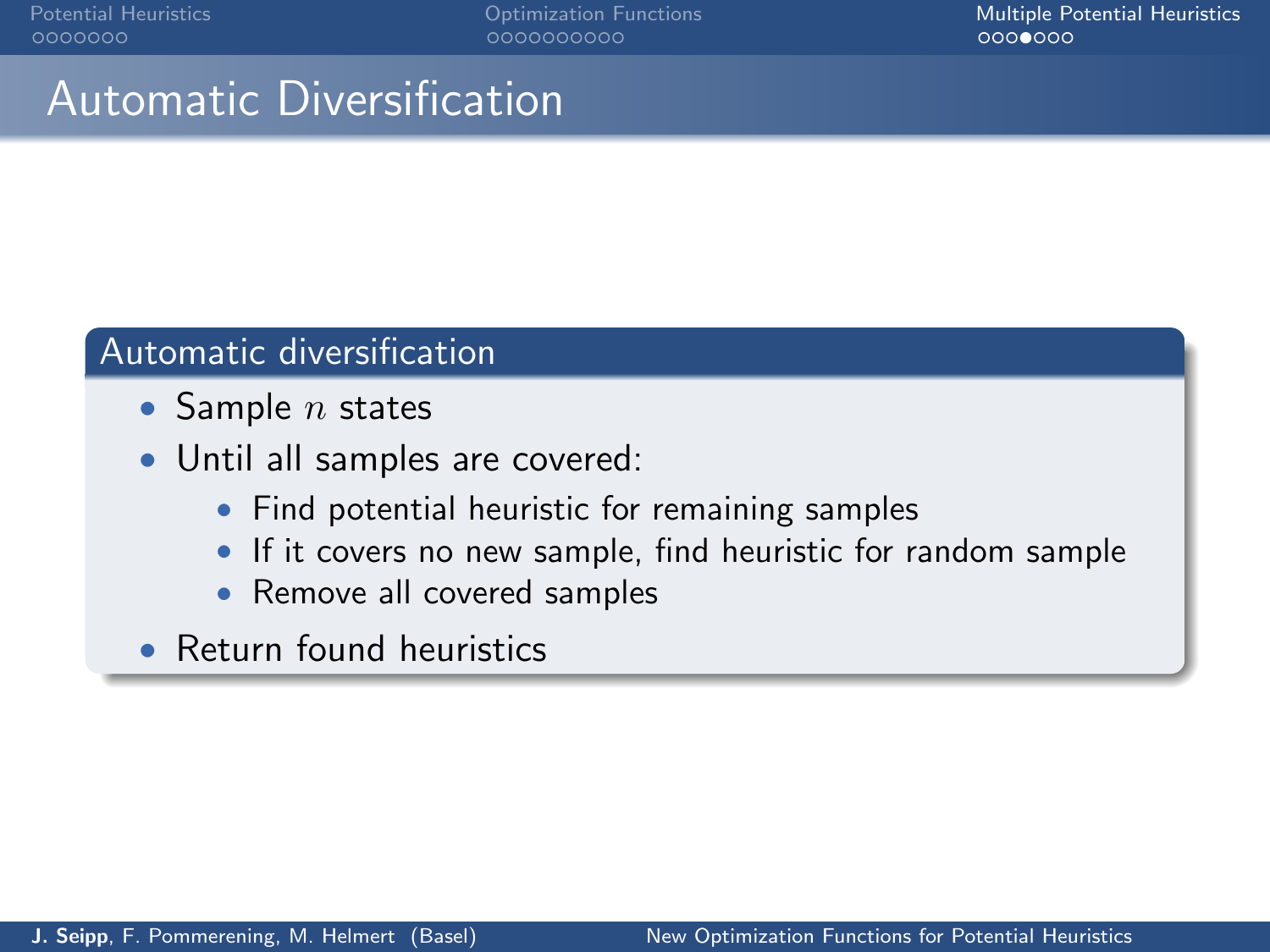[Potential Heuristics](#page-3-0) **Potential Heuristics** [Optimization Functions](#page-16-0) **[Multiple Potential Heuristics](#page-29-0)**<br>  $0000000$ 

## Comparison of optimization functions

| Solved Tasks $h^{\text{SEQ}}$ |     | $h_{s_{\mathsf{init}}}^{\mathsf{pot}}$ | $h_{\text{all-states}}^{\text{pot}}$ | $h_{\text{samples}}^{\text{pot}}$ | $h_{\sf diverse}^{\sf pot}$ |
|-------------------------------|-----|----------------------------------------|--------------------------------------|-----------------------------------|-----------------------------|
| $Sum_{(1396)}$                | 631 | 611                                    | 660                                  | 678                               | 698                         |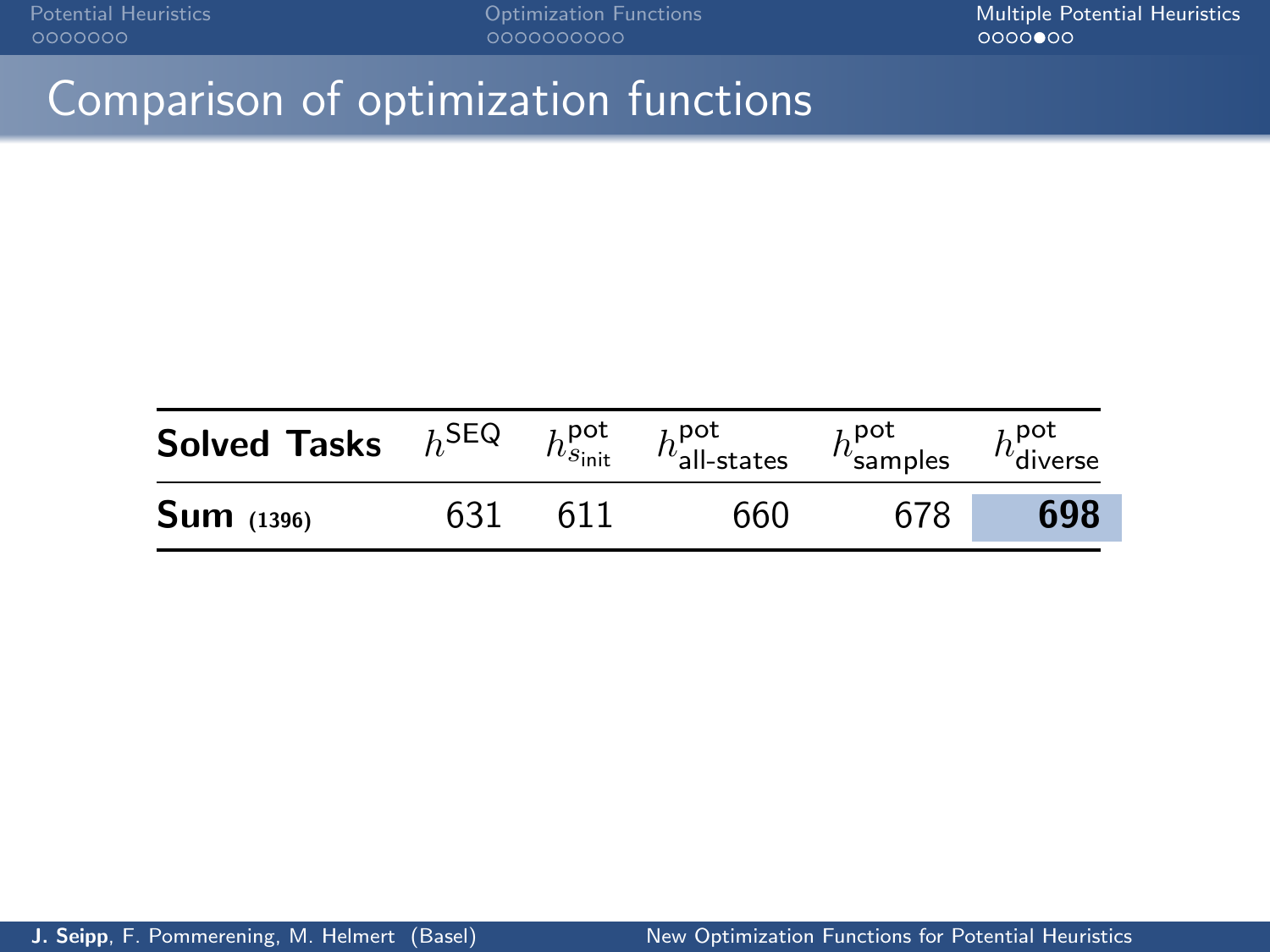[Potential Heuristics](#page-3-0) **Potential Heuristics** [Optimization Functions](#page-16-0) **[Multiple Potential Heuristics](#page-29-0)**<br>  $0000000$ 

#### Automatic Diversification — Expansions How close to  $h^{\mathsf{SEQ}}$  are we?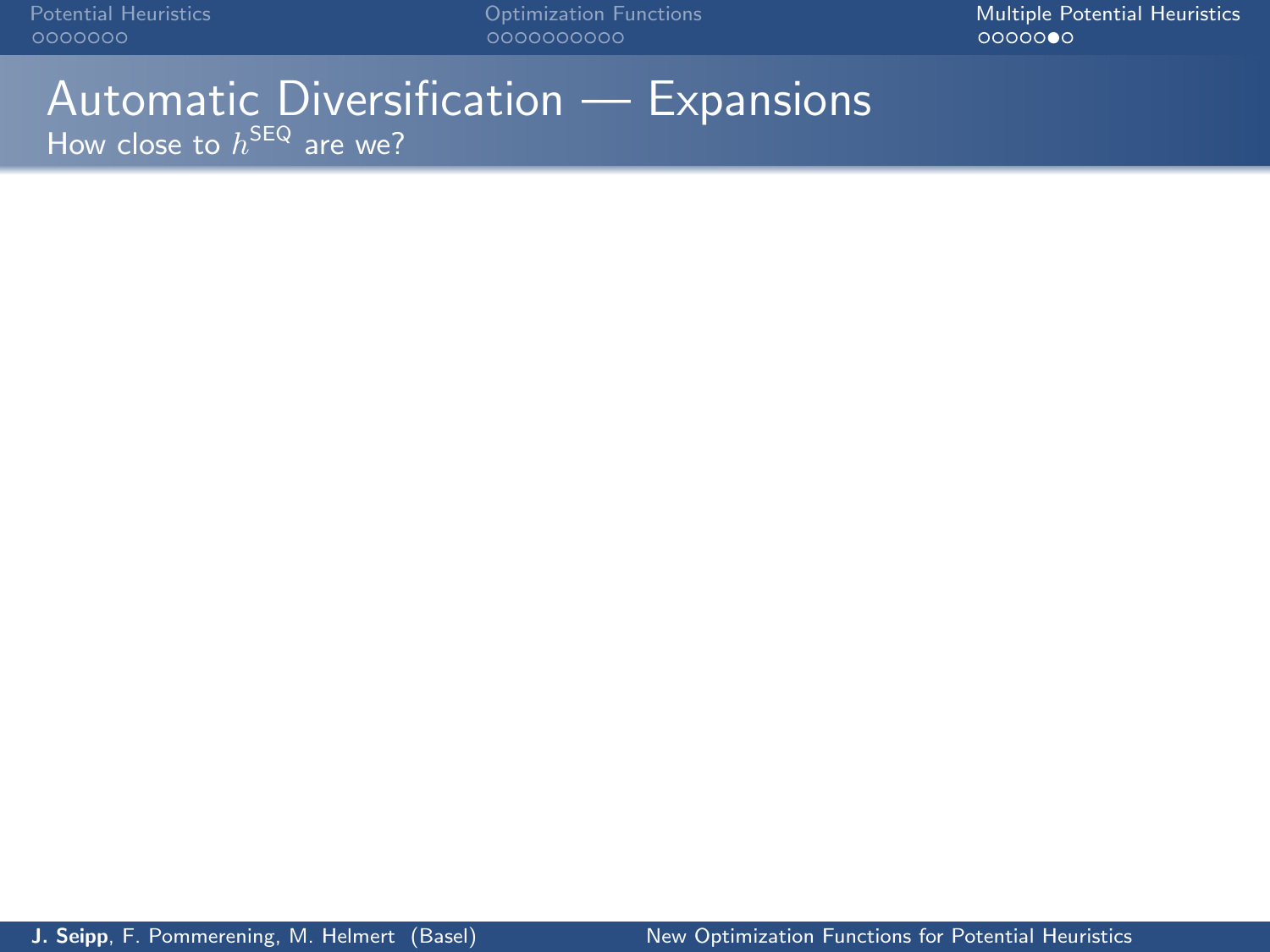[Potential Heuristics](#page-3-0) **Potential Heuristics** [Optimization Functions](#page-16-0) **[Multiple Potential Heuristics](#page-29-0)**<br>  $0000000$ 

#### Automatic Diversification — Expansions How close to  $h^{\mathsf{SEQ}}$  are we?

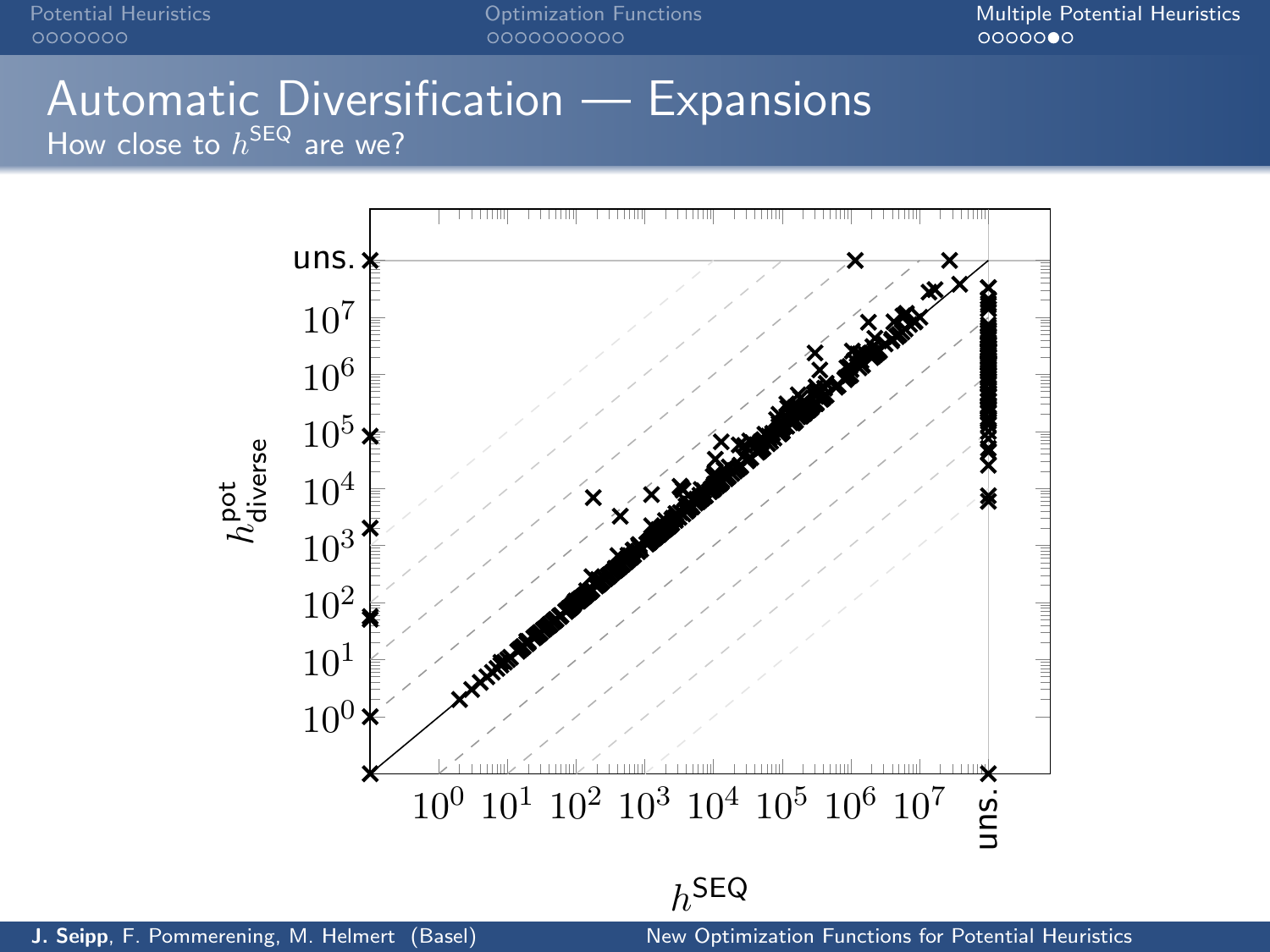## Automatic Diversification — Runtimes

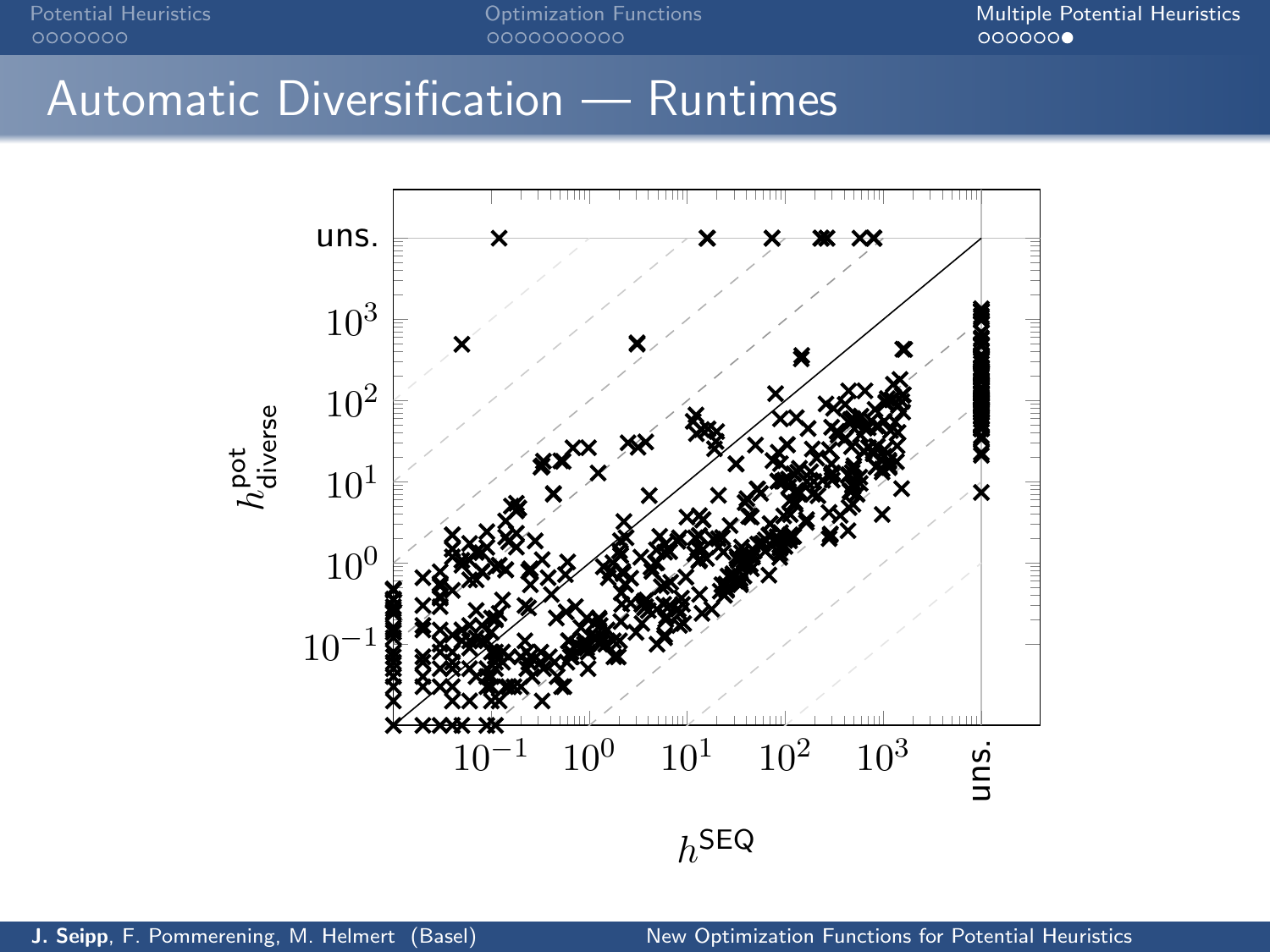## Future Work

- Not much sense in improving atomic potential heuristics
- Look at other features instead